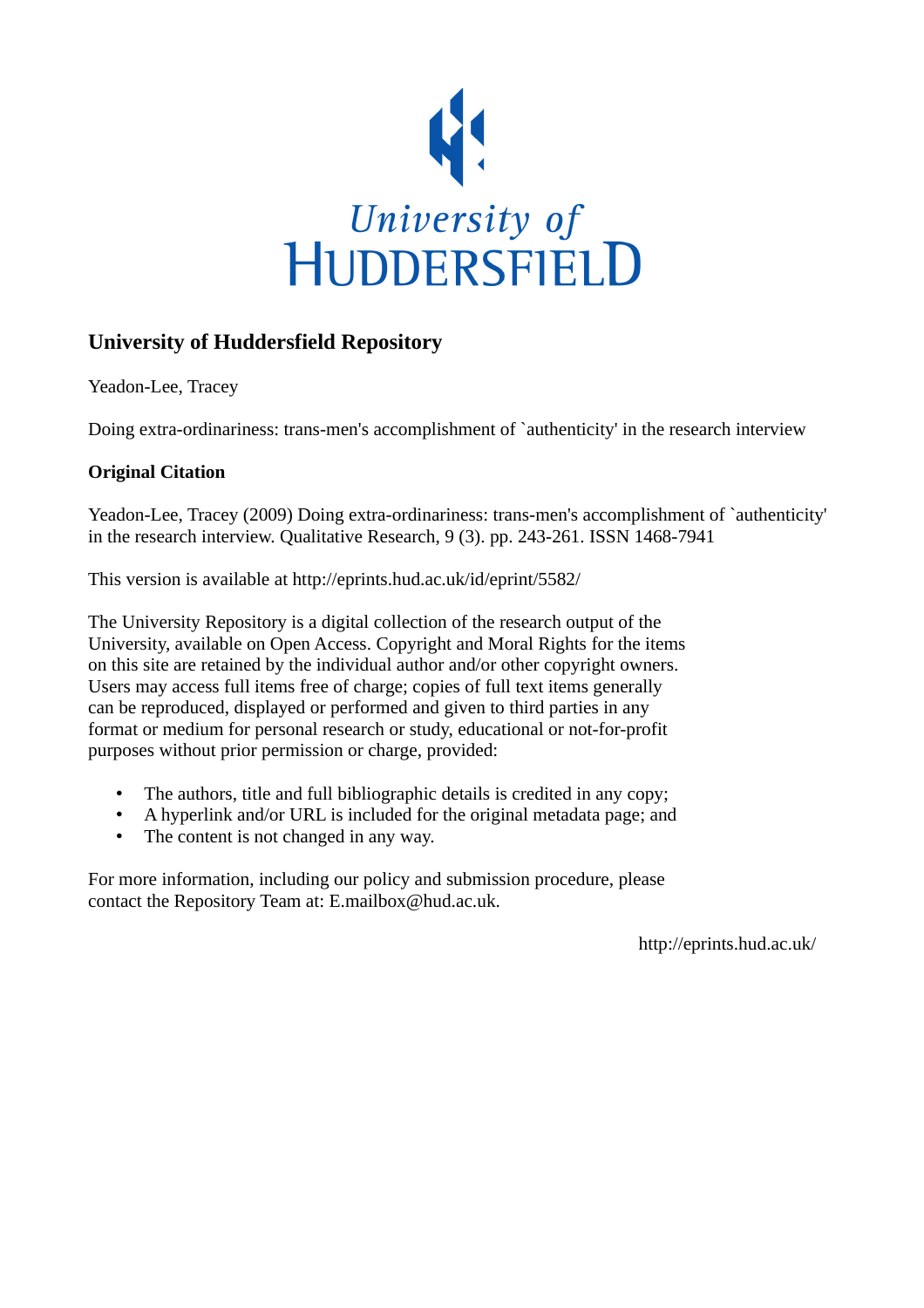# **Doing Extra-Ordinariness: Trans-men's Accomplishment of**

# **'Authenticity' in the Research Interview**

**Dr Tracey Lee Senior Lecturer in Sociology University of Huddersfield Department of Behavioural Sciences Ramsden Building Queensgate Huddersfield HD1 3DH Room R2/40** 

> **Tel: + 44 (0)1484 473675 Email: t.lee@hud.ac.uk**

## **Biographical Note:**

Tracey Lee is a senior lecturer in Sociology at the University of Huddersfield. Her research interests centre upon qualitative research methodologies and the construction of individual and collective identities in relation to gender, sexuality and organisations. *Address*: University of Huddersfield, Department of Behavioural Sciences, Ramsden Building, Queensgate, Huddersfield, HD1 3DH [email: t.lee@hud.ac.uk].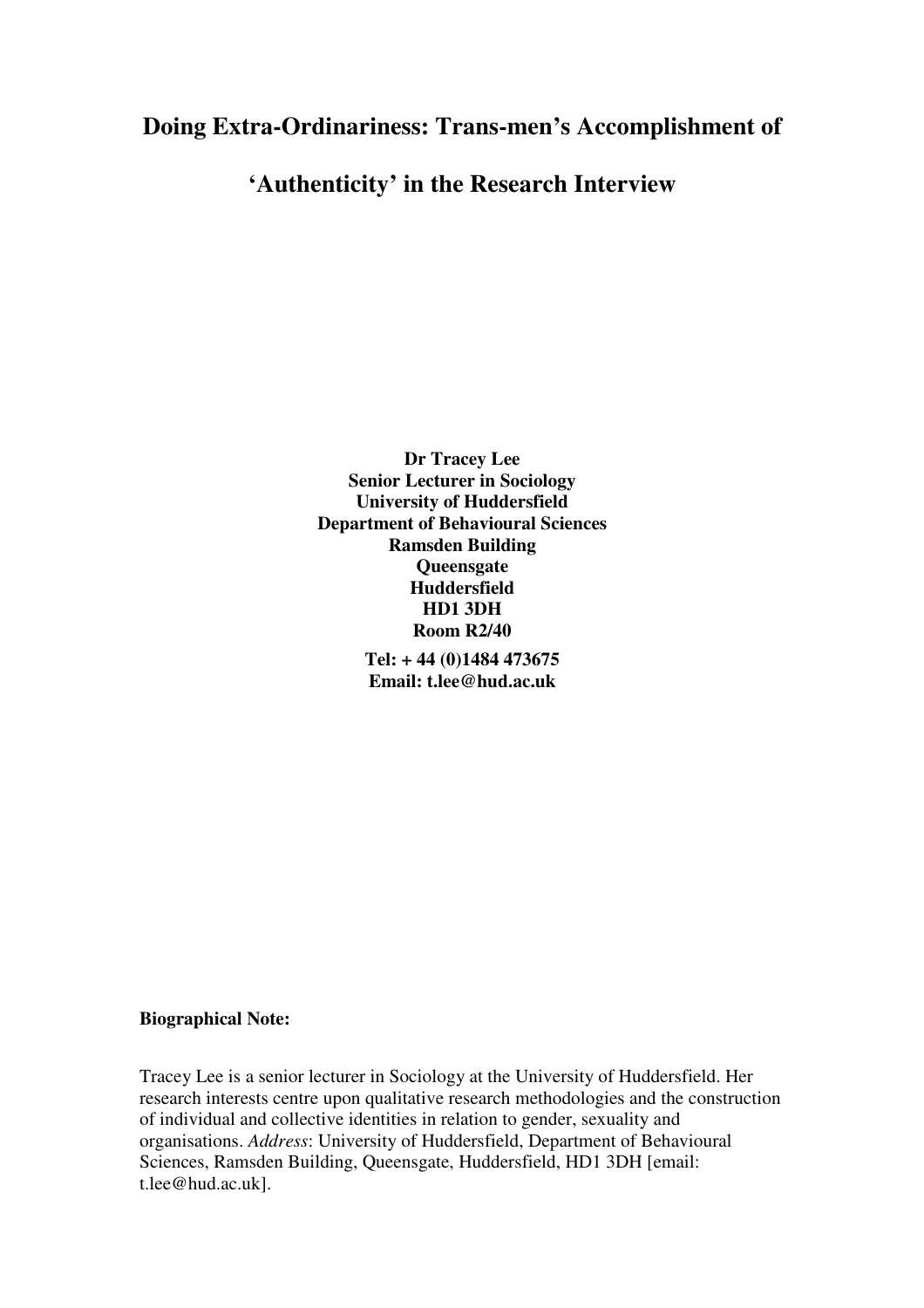## **Doing Extra-Ordinariness: Trans-men's Accomplishment of 'Authenticity' in the Research Interview**

#### **Abstract**

Discussions concerning transsexual identities consider the self representations of transsexuals as either determined through medical discourses and practices, and thus as constructed and inauthentic or, alternatively, as expressive of an interior and thus 'authentic' essential self. In contrast to each of these arguments, this paper highlights the significance of social interaction to transsexual authenticity and explores specifically, how this can be analytically captured and presented in the context of interview-based research. The paper applies analytic techniques drawn from finegrain discourse analysis to research interviews carried out with female to male transsexuals. Through this method of analysis transsexual authenticity is treated as neither determined through medical discourses or as interior to the self, but rather as a 'live' interactional accomplishment. By revealing the discursive identity work undertaken by the interviewees, the paper demonstrates a constructionist approach to transsexual authenticity which, contrary to essentialist critiques, succeeds in foregrounding transsexuals as 'constructing subjects'.

**Keywords:** authenticity/discourse analysis/female to male/ identity/transsexual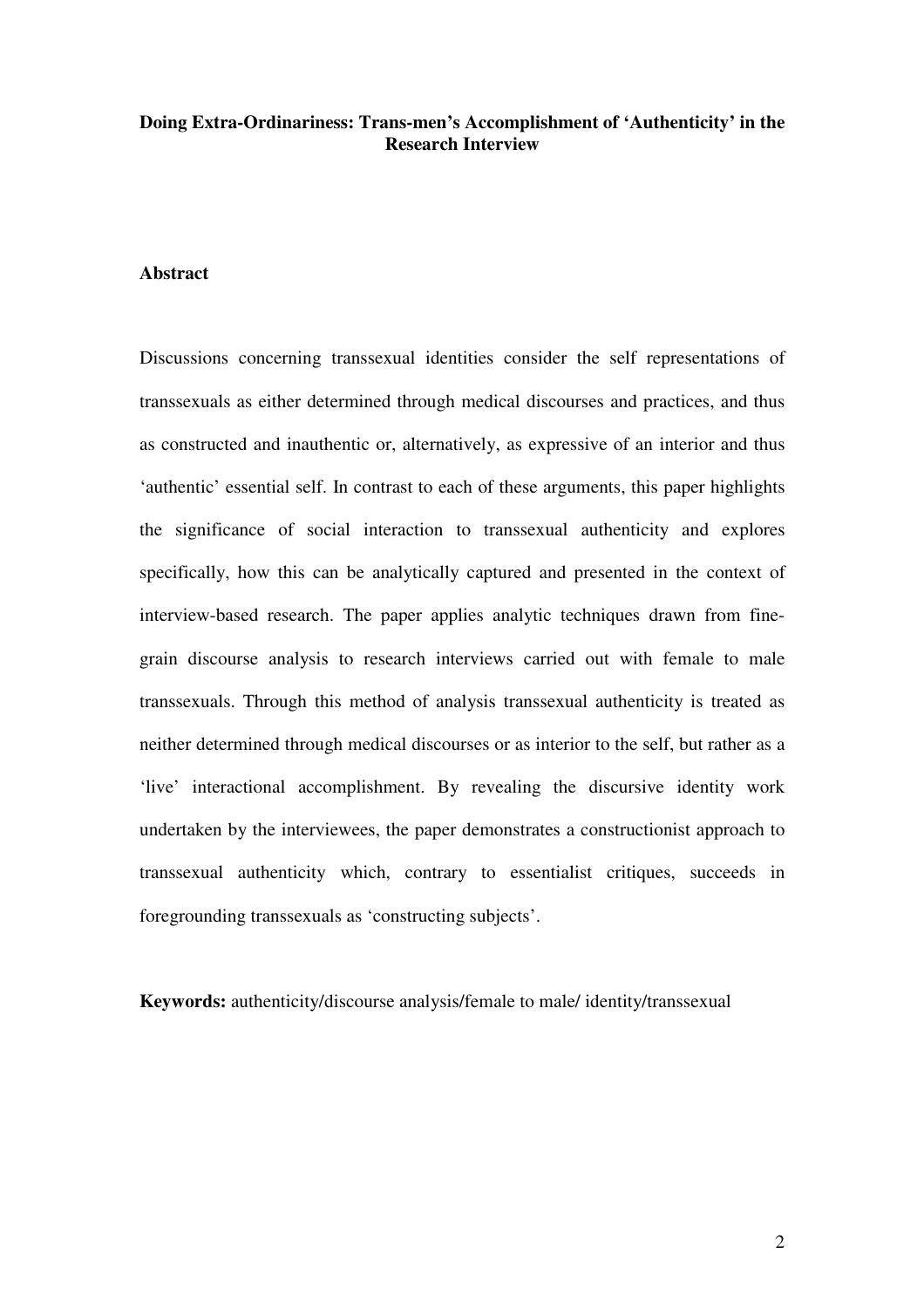### **Introduction**

The question of what status should be accorded to data generated through the research interview is a fundamental one within qualitative research (Silverman, 2001). In research contexts concerned with the identities of transsexuals, however, this takes on particular significance. Throughout the literature in the field, for example, there are a number of tensions concerning the authentic status of transsexuals' self representations and personal identity narratives.<sup>1</sup> The central issue debated extensively by writers is not whether transsexuals are being honest in their self-reports and descriptions but rather, the effects of their positioning in relation to medical discourses and practices, and the hegemonic, normative regimes of gender and sexuality through which these medical discourses and practices operate. For the majority of authors, the *official* medical designation of transsexualism as a 'condition' and processes of clinical evaluation and diagnosis, which are required prior to any hormone treatment and surgery, place transsexuals in what Sandy Stone (1991) terms a 'colonial' position vis-à-vis the medical profession. Thus, an individual cannot simply claim to be transsexual and demand that others recognise her/him as such. In order to *become* transsexual an individual must be clinically authorised to *be* transsexual. This is established through clinical diagnostic criteria which necessitates that the 'right' symptomatic story of a gendered/sexual self is recounted (Prosser, 1998). $^{2}$ 

Most of the literature concerning transsexualism acknowledges that occupying such a position in relation to medical authority creates particular difficulties, both for transsexuals themselves as it imposes constraints upon their narratives and identities,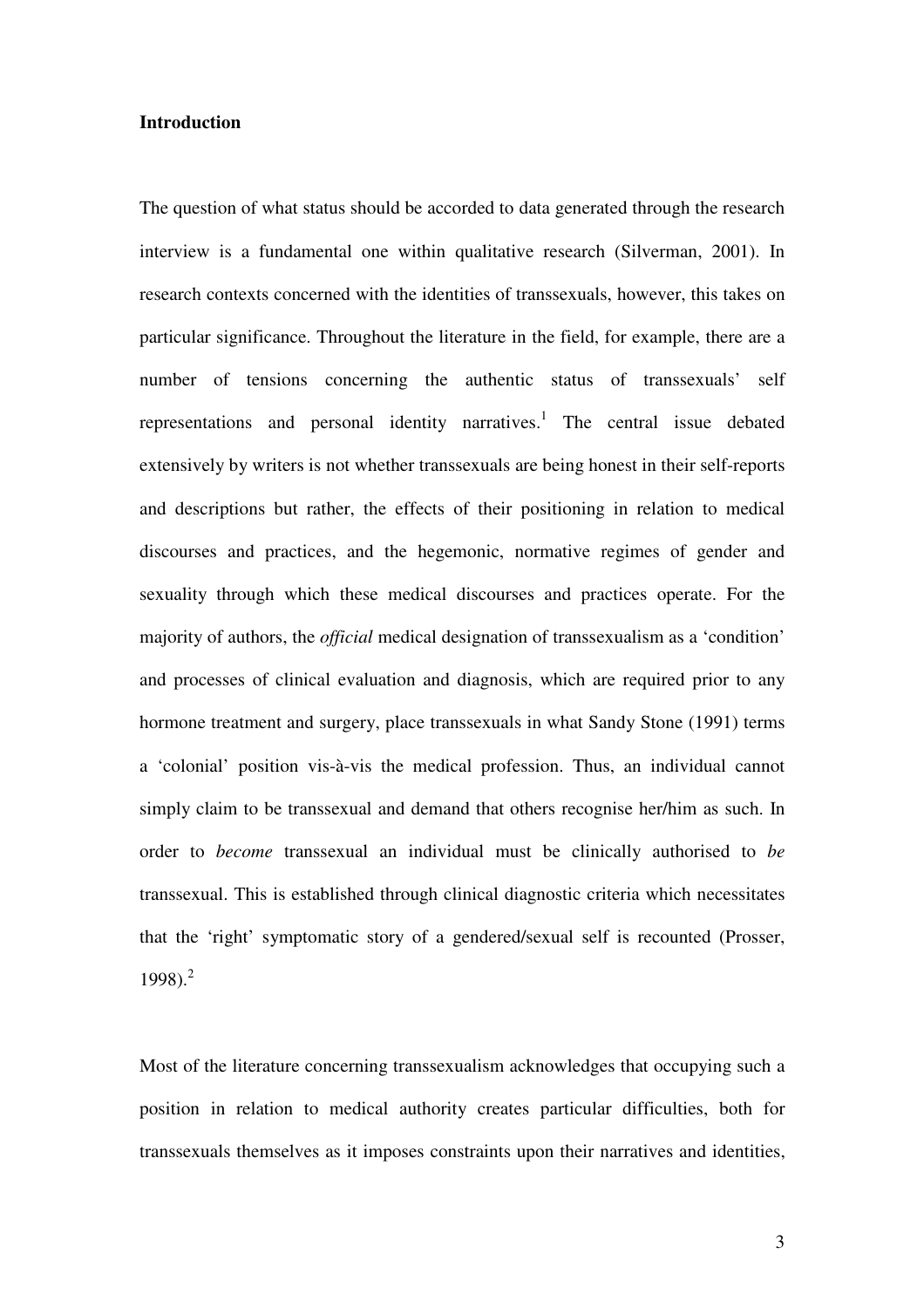and for researchers in terms of how, in view of such constraints, transsexuals' selfrepresentations should be conceptualised within scholarly work (see, *inter alia*, Stone, 1991; Prosser, 1998; Nakamura, 1997). In engaging with these difficulties many authors, utilising a range of social constructionist perspectives within sociology and feminism, tend to dismiss and/or distrust the self-representations and identity narratives of transsexuals. The main argument forwarded is that these are unreliable or always already inauthentic as, in order to both establish their identities and secure medical treatment, transsexuals merely 'mimic' the medical discourses and the hegemonic, normative regimes of gender and sexuality that created the phenomenon of transsexualism in the first place (Hausman, 1995: 143; see also, Raymond, 1994; Billings and Urban, 1996; Shapiro, 1991). Such an argument, however, has increasingly been criticised and challenged, particularly on the grounds that its various social constructionist underpinnings deny agency and, 'overwhelmingly fail to examine how transsexuals are constructing subjects' (Prosser, 1998: 8).

An aim in more recent studies, therefore, has been to counter the over-determined and over-emphasised 'medically constructed transsexual' and develop alternative perspectives which take account of the agency of transsexuals in the establishment of their identities. To accomplish this many authors have now turned to what may be broadly characterised as new 'essentialist' or 'embodiment' perspectives which, through a variety of theoretical frameworks, insist on an embodied and thus autonomous understanding of trans-identity and subjectivity (Prosser, 1998, Stryker, 1998; Rubin, 2003). Within this work researchers have re-centred the selfrepresentations and personal narratives of transsexuals and have sought to show how they reveal both agency and an authenticity of identity that the constructionists' 'top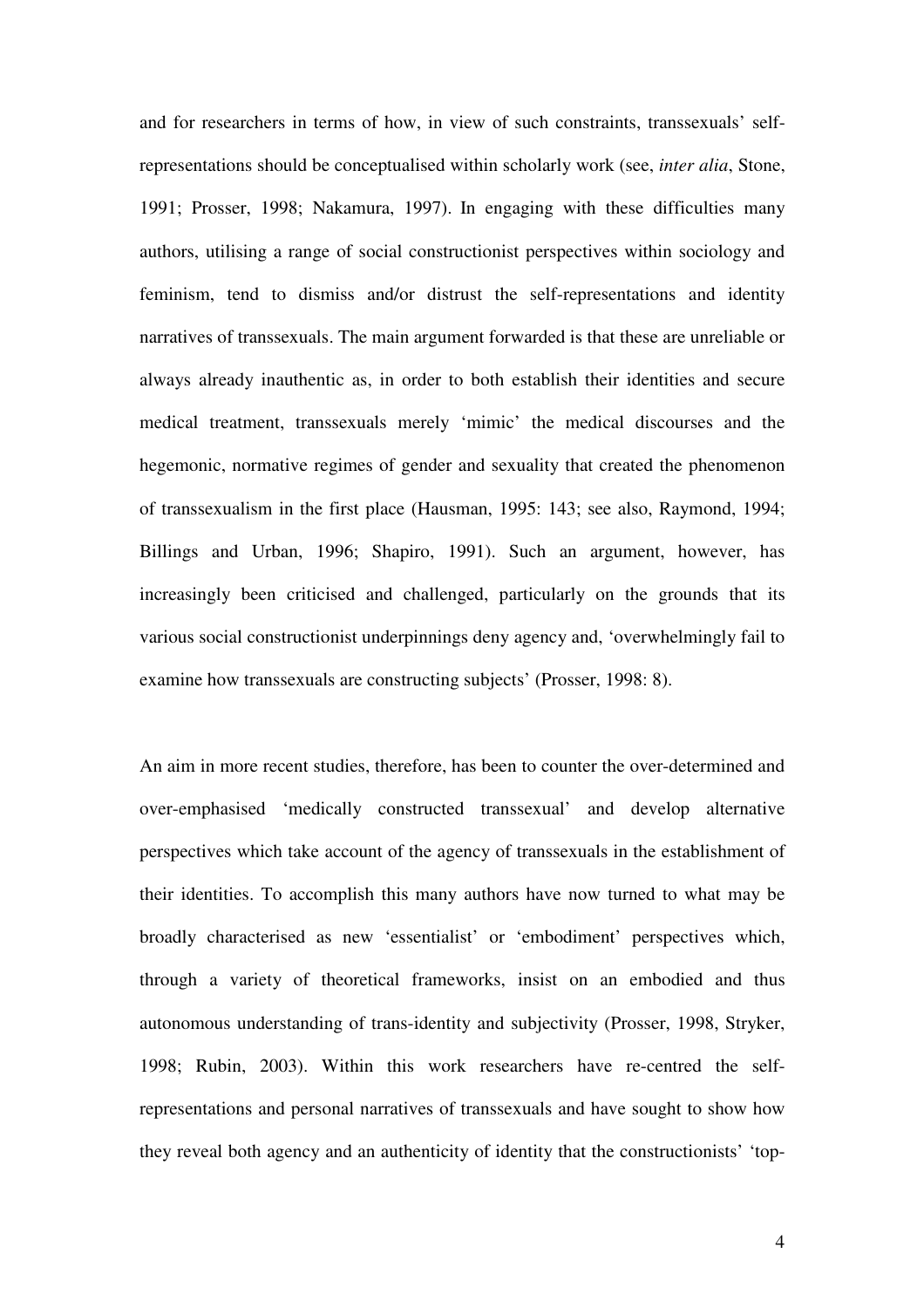down' modes of analyses have obscured. While successful in stimulating empirical research with more agentic approaches than previously, much of this work has a tendency to treat the narratives and accounts drawn from interviews as a transparent and direct pathway to an interior authentic self. The problem here is that this not only overlooks the significance of social interaction to the constitution of identities (see, *inter alia*, Taylor, 1991; Mead, 1934; Hird 2002; Atkinson & Delamont, 2006) but also fails to engage with the well established methodological insight that, 'the discourse of the interview is jointly constructed by interviewer and respondent' (Mishler, 1986: 52).

An issue for researchers carrying out interview-based enquiry into trans-identities, therefore, is how these problems can be avoided and how the dynamic interactional nature of authenticity and identity, so well conceptualised in the theoretical and abstract (see Hird, 2002), can be analytically captured and presented. One way in which this has been approached by some researchers is to treat interview data as a resource and examine accounts for how they shed light on the workings of agency and the interactive processes of identity construction in the lives of those interviewed (Kessler & McKenna, 1978; Garfinkel, 1967; Gagne & Tewksbury, 1997). However, an alternative approach, as yet to be employed in the field, is to treat the interview data as a 'topic' (Rapley, 2001; ten Have, 2004; Roulston, 2006). This approach can be characterised as foregrounding the 'here and now' and examines the ways in which versions of events, selves and identities are created interactively within the interview setting.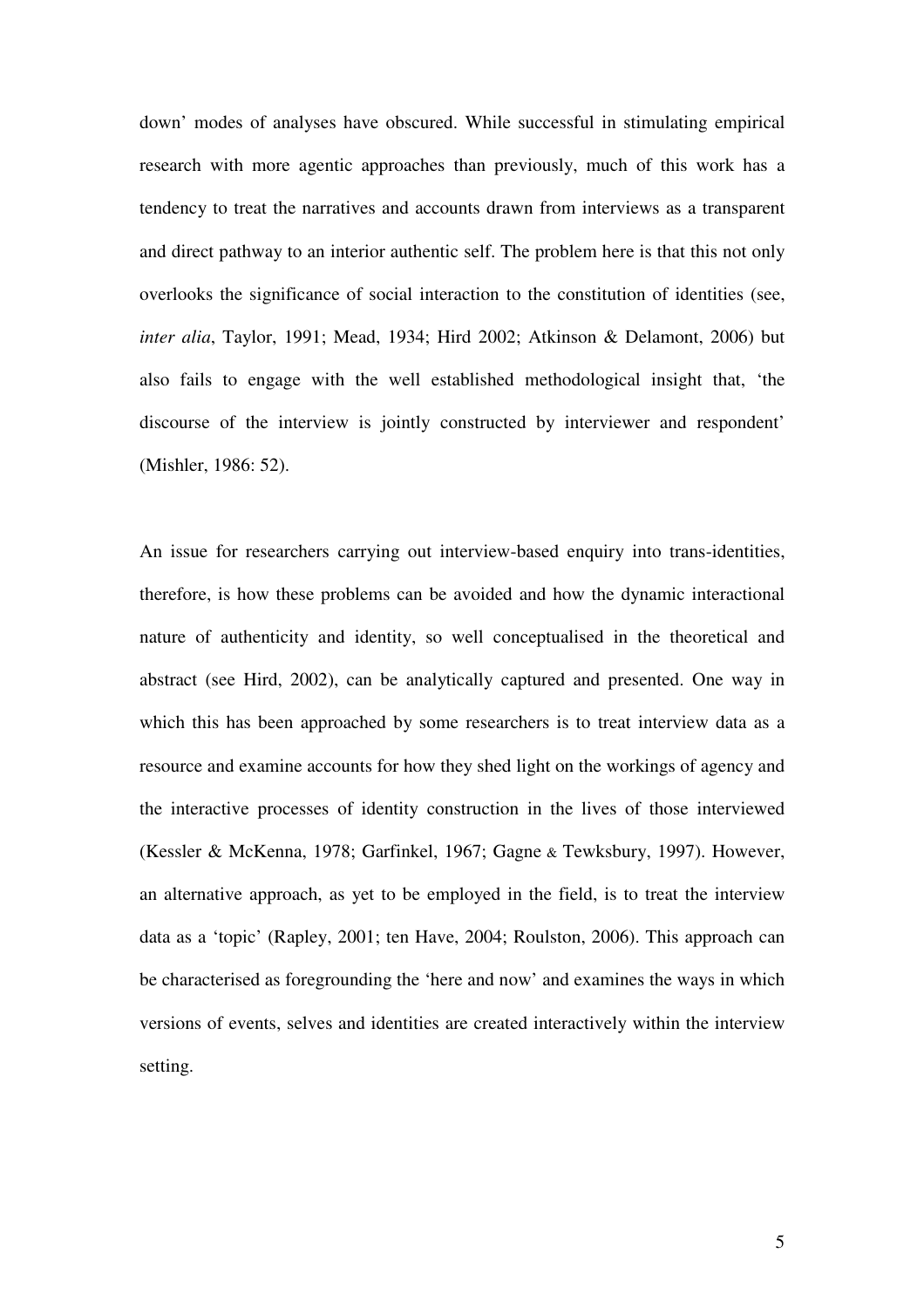This paper aims to explore how an adoption of this latter approach can offer a novel perspective on the issue of authentic trans-identities. To do so analytic techniques drawn from fine-grain discourse analysis are applied to research interviews with female to male transsexuals (trans-men).<sup>3</sup> This method of analysis, inspired by ethnomethodology and conversation analysis, places analytic focus upon the actionoriented, situated, and constructive properties of language use within contexts of social interaction (see, *inter alia,* Wooffitt, 2005; Edwards and Potter, 1992). Thus, as Wooffitt (2005: 18) observes, 'descriptions, anecdotes, stories, comments, accounts – the kinds of linguistic events that occur in interview data – are [treated as] constructions which not only depend upon the context in which they are produced, but will also reflect the functions they have been designed to perform'. In using this method of analysis transsexual authenticity is treated as neither determined through medical discourses, or as interior to the self, but rather as a 'live' interactional *accomplishment* (Widdicombe & Wooffitt 1995; Antaki & Widdicombe, 1998). Through detailed analysis the paper shows how this approach facilitates a sensitivity to the kinds of identity-work that transsexuals undertake within talk and social interaction, and offers an alternative constructionist approach to transsexual authenticity which, contrary to essentialist critiques, succeeds in foregrounding transsexuals as 'constructing subjects'.

## **The Research**

The extracts presented are drawn from a collection of one-to-one interviews with sixteen trans-men.<sup>4</sup> The interviews were designed to elicit personal narratives of the interviewees' lives and experiences *as* trans-men and thus questions were loosely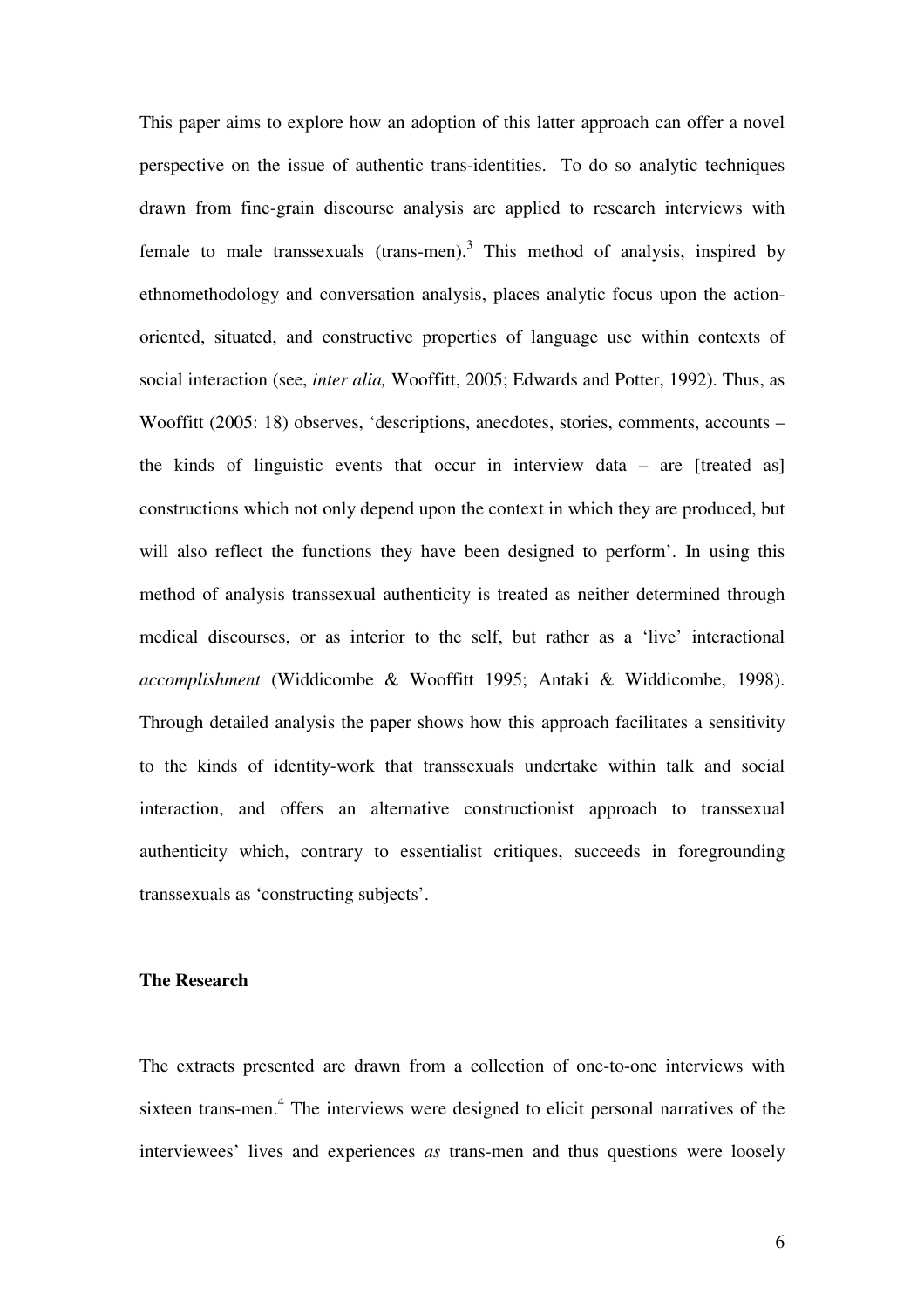structured and organised around several topical themes including coming to know/understand oneself to be a transsexual and relationships with partners, friends, parents, children and work colleagues during and/or after the gender-reassignment process. Each extract presented is drawn from the first topical theme, coming to know/understand oneself to be a transsexual. This theme was introduced at the beginning of each interview where each interviewee was invited to recount their 'life story' of how they had arrived at their decision to pursue gender-reassignment. As many writers have documented, one significant way that transsexuals establish authentic gendered identities, as indeed do non-transsexuals, is through the use of gender-appropriate language. Garfinkel (1967), Kessler & McKenna (1978) and Hausman (1995: 141-174) for instance, have each highlighted a multiplicity of ways in which gendered 'realness' is discursively achieved such as, for example, where male to female transsexuals refer to 'facial hair growth pattern' rather than a 'beard' (Kessler & McKenna, 1978: 121). Although this kind of 'gendering talk' can be identified across the interviews, the analysis and discussion in this paper focus upon how the interviewees negotiate their authentic status as *individual* trans-men and also as *categorical* members of the 'transsexual community'. This focus is based in a particular and key observation concerning the interview data: that although each had elected to be interviewed on the basis of their self-definition as a transsexual rather than 'transgendered' trans-man<sup>5</sup> each variously, throughout their talk, both distance themselves from, and align themselves with, what is conventionally known about transsexualism.

Work in the area of 'membership categorisation' is most valuable in making sense of this observation (see, *inter alia*, Sacks, 1992; Widdicombe & Wooffitt, 1995; ten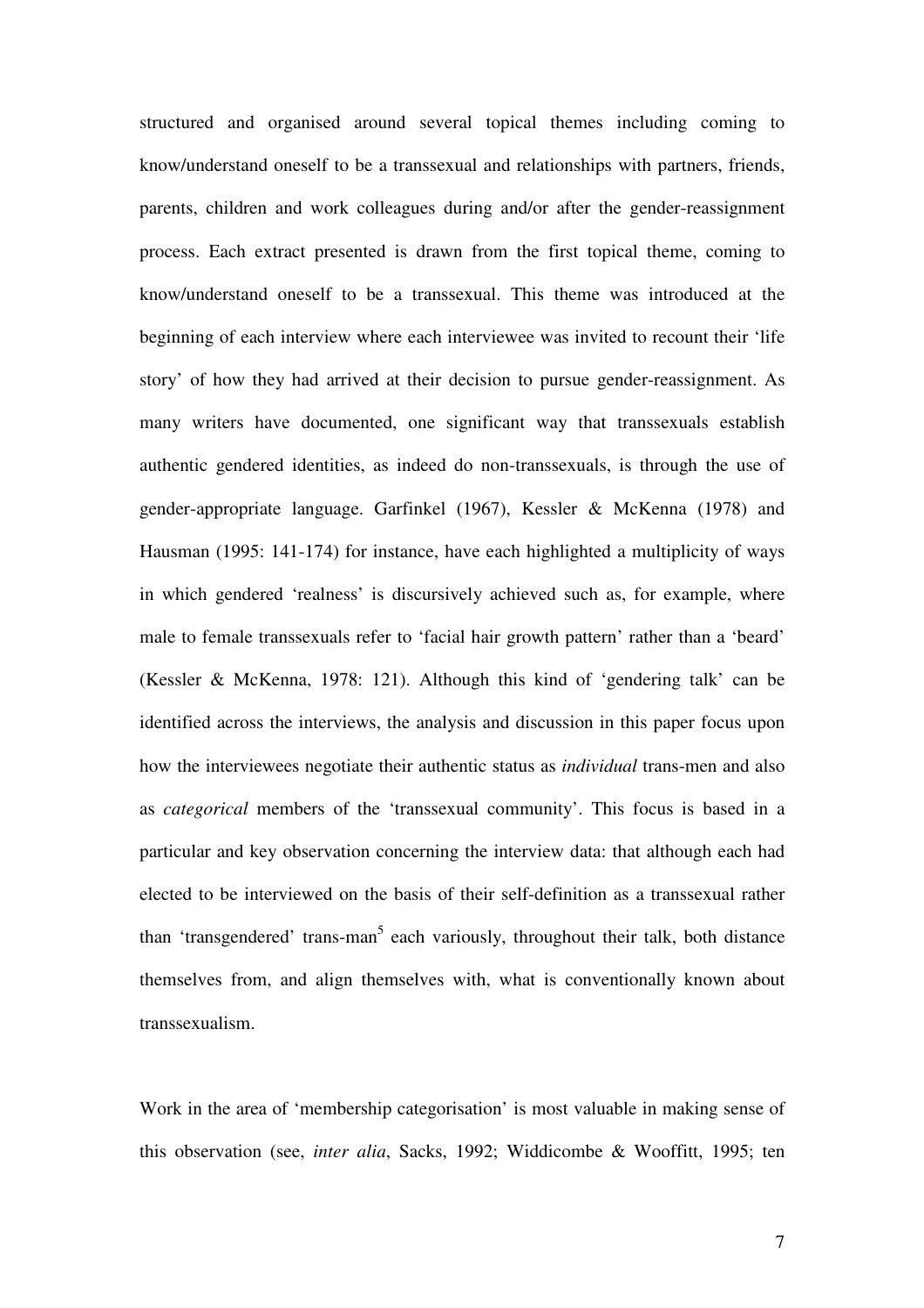Have, 2004; Edwards, 1998). As Widdicombe (1998: 52-3) notes, 'a reference to a person's social identity is also a reference to their membership of a specific category. In addition, categories are inference-rich such that they don't just provide us with convenient labels, they are also conventionally associated with particular activities and other characteristics.' Whilst, as we shall see, membership categories thus confer intelligibility and legitimacy and so can function as helpful resources in social interaction, they are also potentially problematic in that through affiliation and/or ascription, they can imply conformity and a loss of individuality and authenticity (Widdicombe & Wooffitt, 1995; Widdicombe, 1998). To have found variation in distancing and alignment strategies across the interviewees talk is, therefore, not surprising and has provided a window for analysis into how the tension between individual and categorical authenticity is played out and attended to by the interviewees within the interview setting. Attention to the discursive function of the variations across the talk showed that the interviewees' orientation to their authenticity as trans-men and as category members occurred regularly throughout the interviews. This typically involved the working up of various 'versions' of a 'transself' that at the same time were both ordinary and extraordinary, and was largely organised around two distinctive forms of talk: identity category positioning and contrasting oneself with others. The remainder of this paper will, therefore, explore each of these in turn. In order to preserve anonymity all names of the interviewees and any person mentioned by them have been changed. Any personal information pertaining specifically to the interviewees or to others has also been omitted. Details of the transcription conventions are listed in the appendix.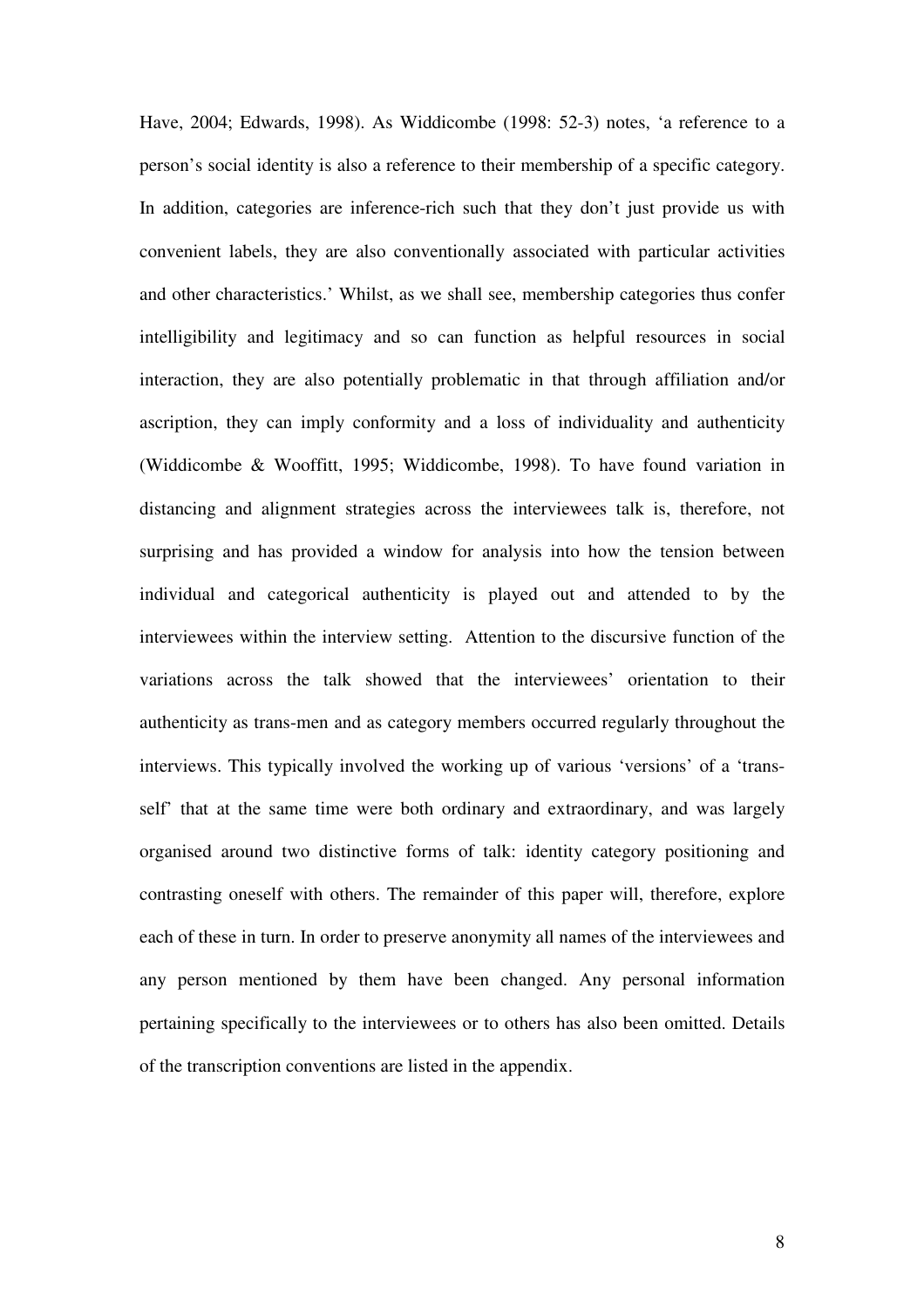## **Identity Category Positioning**

## *Additional membership categories*

A striking feature of all the interviews is that at the outset, each interviewee responded to the invitation to talk about themselves by orienting their talk to what was particular or distinctive about them. The most common way this was achieved was through the invocation of additional membership categories in the opening descriptions of themselves. As Widdicombe and Wooffitt (1995: 71) observe, 'category ascription, or what is conventionally known about a category, can be occasioned, invoked, indexed or made relevant so as to accomplish specific inferential tasks which arise in the course of interaction'. In their invocation by the interviewees, the additional membership categories thus constituted 'resources for social action' through which the current business of the talk – in this case to be particular and/or distinctive in relation to their 'transsexual' category membership – could be performed. One example of this discursive procedure, and the way in which authenticity was subtly negotiated and produced through it, can be seen in Extract One:

## *Extract One: Eric*

### **Tape starts**

| 01 | <b>T:</b> so (.) what I've been asking people to do is just (.) talk to me about their |
|----|----------------------------------------------------------------------------------------|
| 02 | The story really (.) sort of starting from whatever place they $\uparrow$ want to and  |
| 03 | some people have just started off by telling me a little bit about themselves          |
| 04 | currently (.) i.e. where they work what work they do and so on (.) and other           |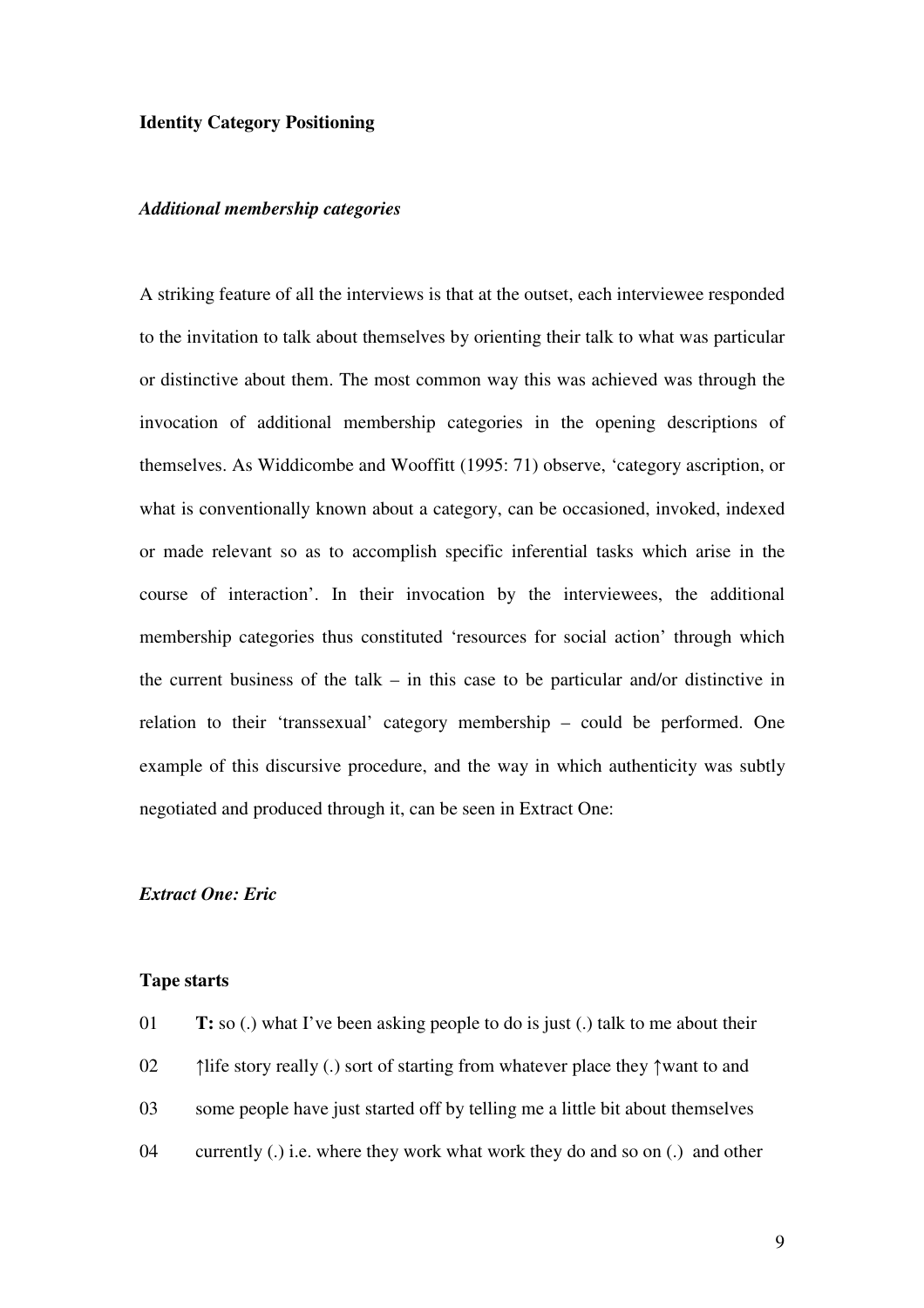- 05 people have (.) °you know said some different things so it's up to you  $(0.5)$
- 06 where you want to begin really?
- 07 **E:** Okay erm (1.0) I'm fifty two (1.5) erm I'm a (occupation) (1.5) at the local
- 08 (place of work)  $(1.0)$  hh I suppose the thing that makes me  $(1.0)$  a minority
- 09 even among (.) females to males is that  $\Gamma$ m married (1.5) erm  $\Gamma$ m still married
- 10 (0.5) we still live together
- 11 **T:** mm
- $12 \t(2.5)$
- 13 **E:** I've been having treatment for about five years (2.0) I live a sort
- 14 of (0.5) compromised life at the moment (.) where (0.5) erm as far as I'm
- 15 concerned I'm male (0.5) erm I feel as if I look male (0.5) erm but I'm still my
- 16 husband's wife (1.0) and his friends will always see (0.5) me as that (.)
- 17  $\rightarrow$  although I I think that< (.) PEOPLE THAT KNEW YOU BEFORE (.)
- 18 always see a woman
- 19 **T:** mm mm
- 20 **E:** erm (.) I was talking to Adrian in ((City)) and err he said 'if you had a big
- 21 black beard they'd still see a woman (.) [because']
- 22 **T:** [ it's ama]zing isn't it
- 23 **E:** Yeah it's what they (.) they just think you're an eccentric woman

The first noticeable feature of the extract is that Eric's talk is both 'occasioned' by, and produced in negotiation with, the interviewer (Rapley, 2000; Potter & Hepburn, 2005; Roulston, 2006). In the first turn of the extract (lines 01-06) for instance, the interviewer establishes the immediate topic of the talk – Eric's 'life story'- but also, through her use of the generic term 'people', she orients to and positions Eric as a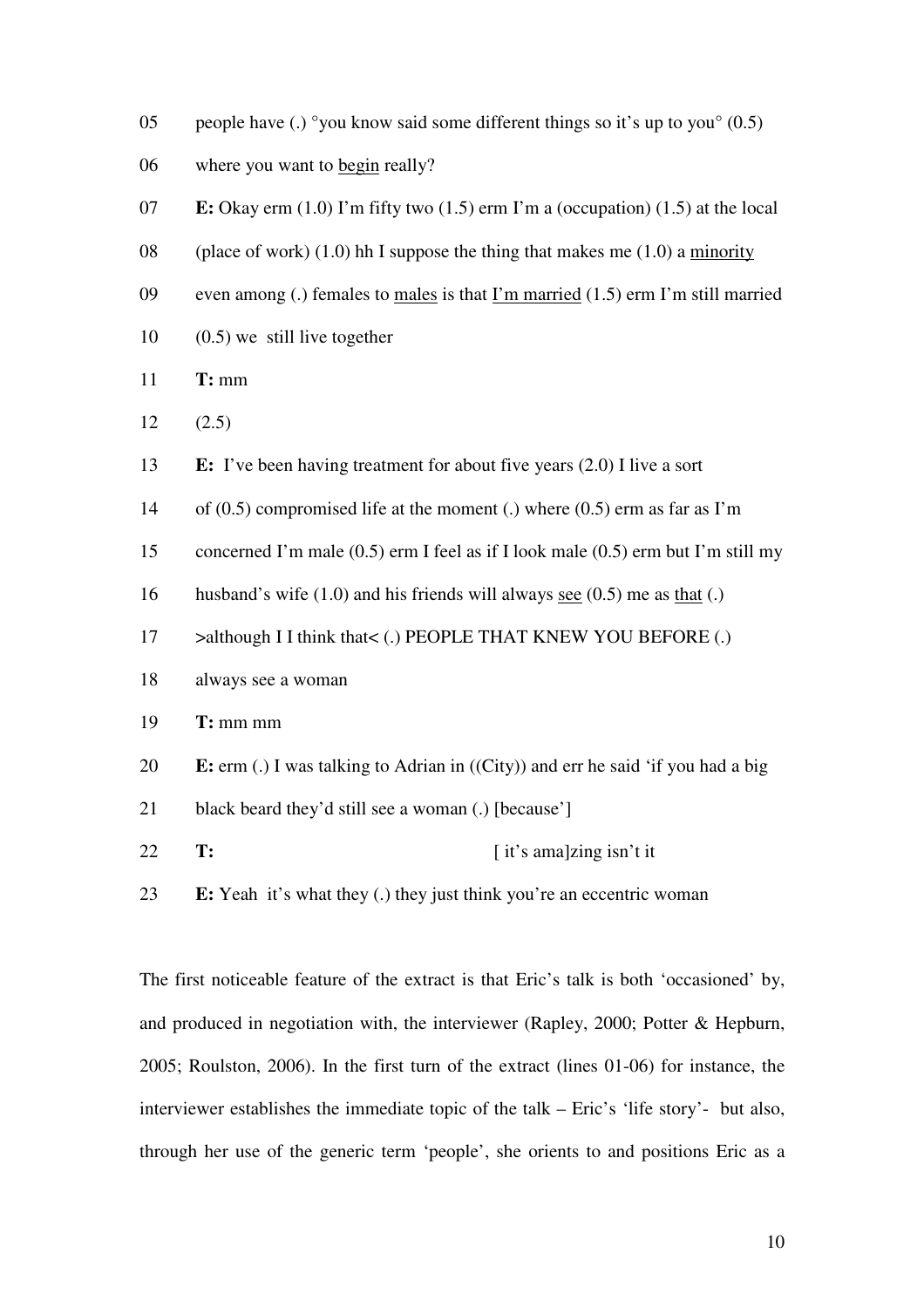particular kind of speaker. In her statements, *'what I've been asking people to do'* and *'some people have just started off by telling me a little bit about themselves currently'*, for example, she establishes the 'interview frame' (Ensink, 2003), positioning herself as the 'interviewer' (whose role is to direct the course of the interview and ask the questions) and Eric as the 'interviewee' (whose role is to be directed by the interviewer and answer the questions posed to him). Significantly, moreover, the statements also make relevant the broader 'social research frame': that 'the interview is not an "autonomous" social occasion, but one within a series of similar occasions [where] [o]ther respondents from the sample will be interviewed as well' (Ensink, 2003: 159). Situated within this frame the generic term 'people' thus further positions Eric as one member of a group of 'female to male transsexuals' who are being interviewed for the research study and, by inference, as a speaker who therefore has a shared 'ordinary' categorical membership status.

The speaking positions produced by the interviewer are taken up by Eric in his subsequent turn (lines 07 - 16). Here, he adopts the speaking position of 'interviewee' as, in offering some brief biographical details, he complies with the interviewer's suggested task. However, in invoking the membership categories *'minority'*, *'females to males'*, *'married'*, *'male'* and *'wife'*, he swiftly carries out some discreet interactional business in relation to the inference of transsexual 'ordinariness'. Thus, in casting himself as a *'minority'* and living a '*compromised life*' post-transition - as by being his *'husband's wife'* he now occupies both male and female gendered social positions - Eric constructs a 'version' of self who is at variance with a key characteristic feature of the category 'female to male transsexual': that members are born-females who, through gender-reassignment, both become and live as men<sup>6</sup>. In so

11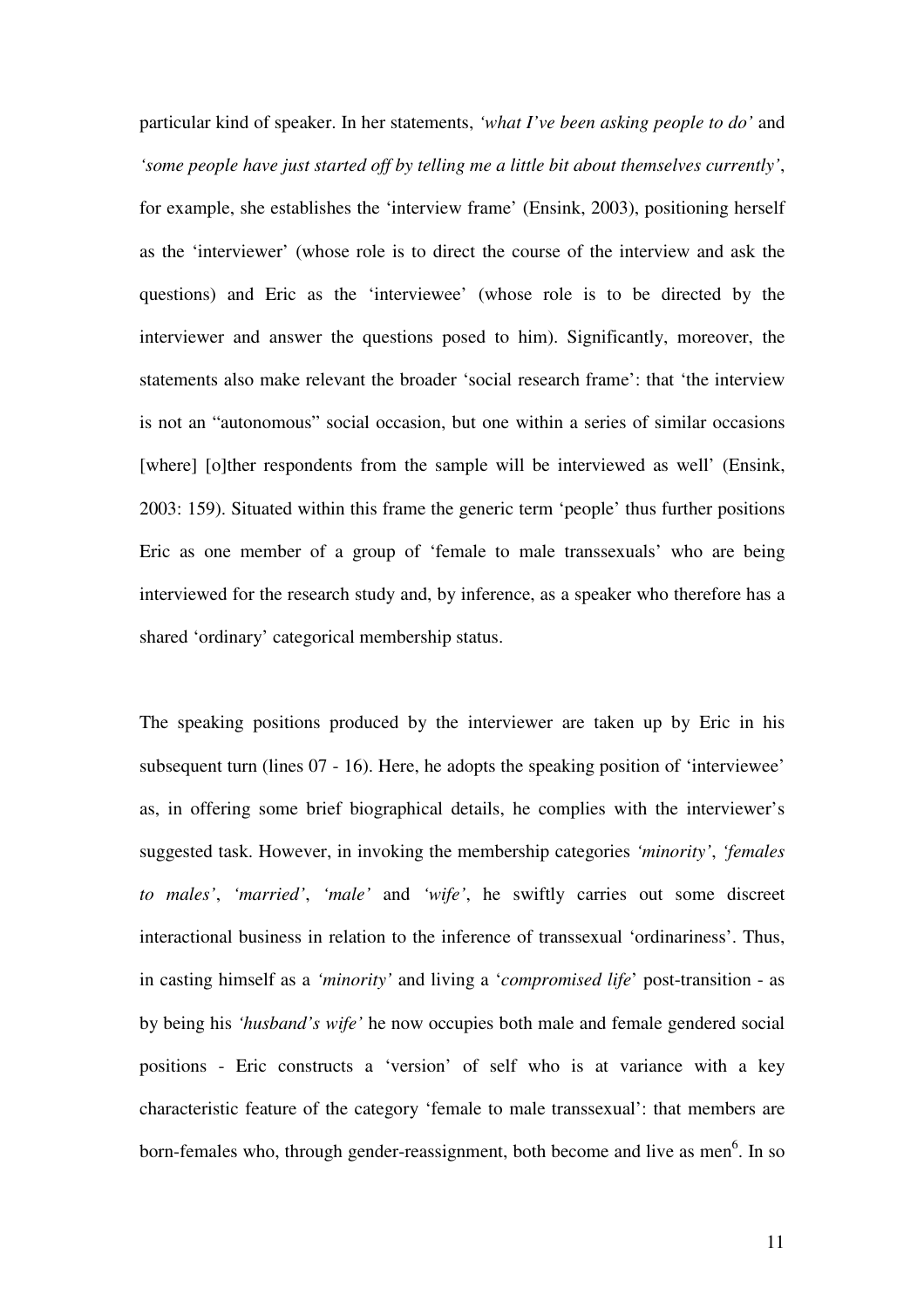doing, Eric particularises his category membership as atypical and different to that of other members and so effectively counters the inference of 'ordinariness' generated by the interviewer in her first turn.

The membership categories invoked in the achievement of these actions, however, produce their own inferences. For example, the atypical self description offered by Eric, constructed through the categories *'married'* and *'wife'*, potentially suggests that his membership of the category 'female to male transsexual' is therefore inauthentic and/or that he is 'less of a man' than other category members. As Eric continues his turn through lines  $17 - 23$  he orients to both of these potential inferences and attends to them through several discursive practices. In line 17, Eric produces a personal, subjective evaluation of his prior talk. Here, through the use of the generic term *'people'*, the pronoun '*you*' and the extreme case formulation '*always*' (Pomerantz, 1986), he refashions his description of how he himself is continuing to be seen as a '*woman*' by particular others into a typical and common problem shared by all transmen. In so doing, Eric thus works to establish that whilst being *'married'* is particularising of him, being seen as a *'woman'* is not, and so by implication is neither a discreditable nor inauthentic feature of his transsexual self-identification. In lines 20 to 23 Eric continues to undertake some further discursive work towards this accomplishment as he shifts footing (Goffman, 1981) and reports a claim made by *'Adrian in ((City))'*, a well known member of the female to male transsexual community.

As Wilkinson (2000: 450) observes, footing moves, such as those where a speaker quotes the words of another, do not simply reveal speakers' informational sources or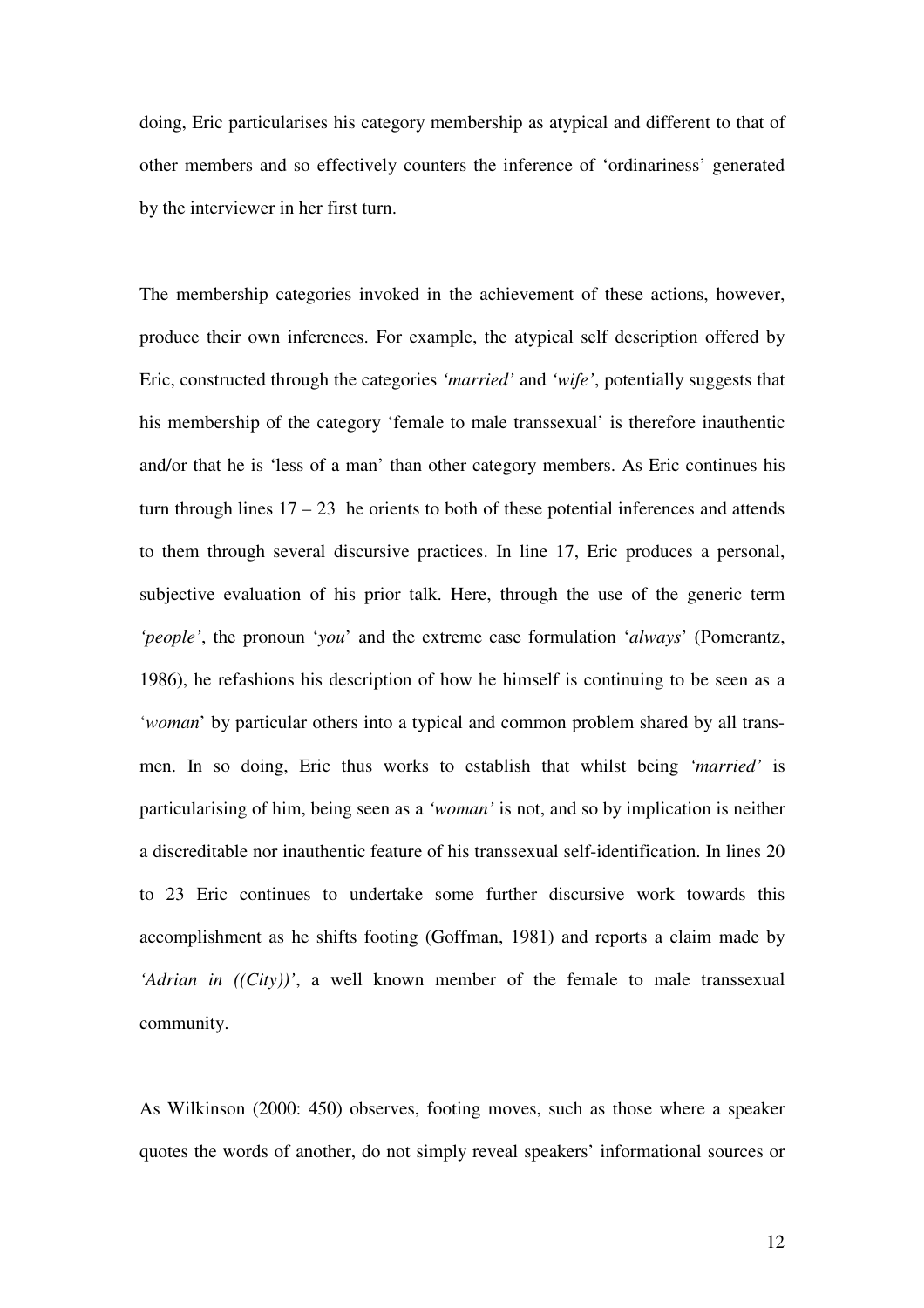provide hearers with a window into the views and understandings of those reported but rather, are 'a conversational resource used by participants for managing interactional difficulties'. The interactional sequence of Eric's evaluative statement in lines 17-18, *'>although I think that< (.) people that knew you before (.) always see a woman'*, and the interviewer's somewhat passive acknowledgment token *('mm mm'*), suggests that one difficulty potentially facing Eric is that his view might be being discounted by the interviewer on the grounds that it is motivated by 'stake and interest' - that in his position, he would say that wouldn't he (Edwards and Potter, 1992; Potter, 2004). The footing shift that Eric employs within his talk does indeed display his orientation to this possibility and, in addition, enables him to perform some effective interactional work. Thus, in reporting the view of a well known other, Eric gains some corroboration for his statement and at the same time is able to exhibit his impartiality: that his view is based upon, and informed by, 'community knowledge' rather than personal conjecture. This not only warrants his statement as 'factual', thus 'inoculating' him against the potential to be heard as self interested (Potter, 1996, 2004), but also works as a 'normalising' device (Buttny, 1993) whereby his particular experience of being seen '*as a woman*' is further cast as ordinary. Through the operation of various discursive practices across his talk, Eric can be seen, therefore, to refashion the identity ascribed to him by the interviewer in the first turn and concomitantly attend to the potential inferences of lack of individuality and authenticity that could possibly be attributed to him. In so doing, Eric is able to work up and accomplish a 'particular' and 'distinctive' self-identity as a trans-man who, whilst not conventional, is nonetheless an authentic and otherwise normative category member.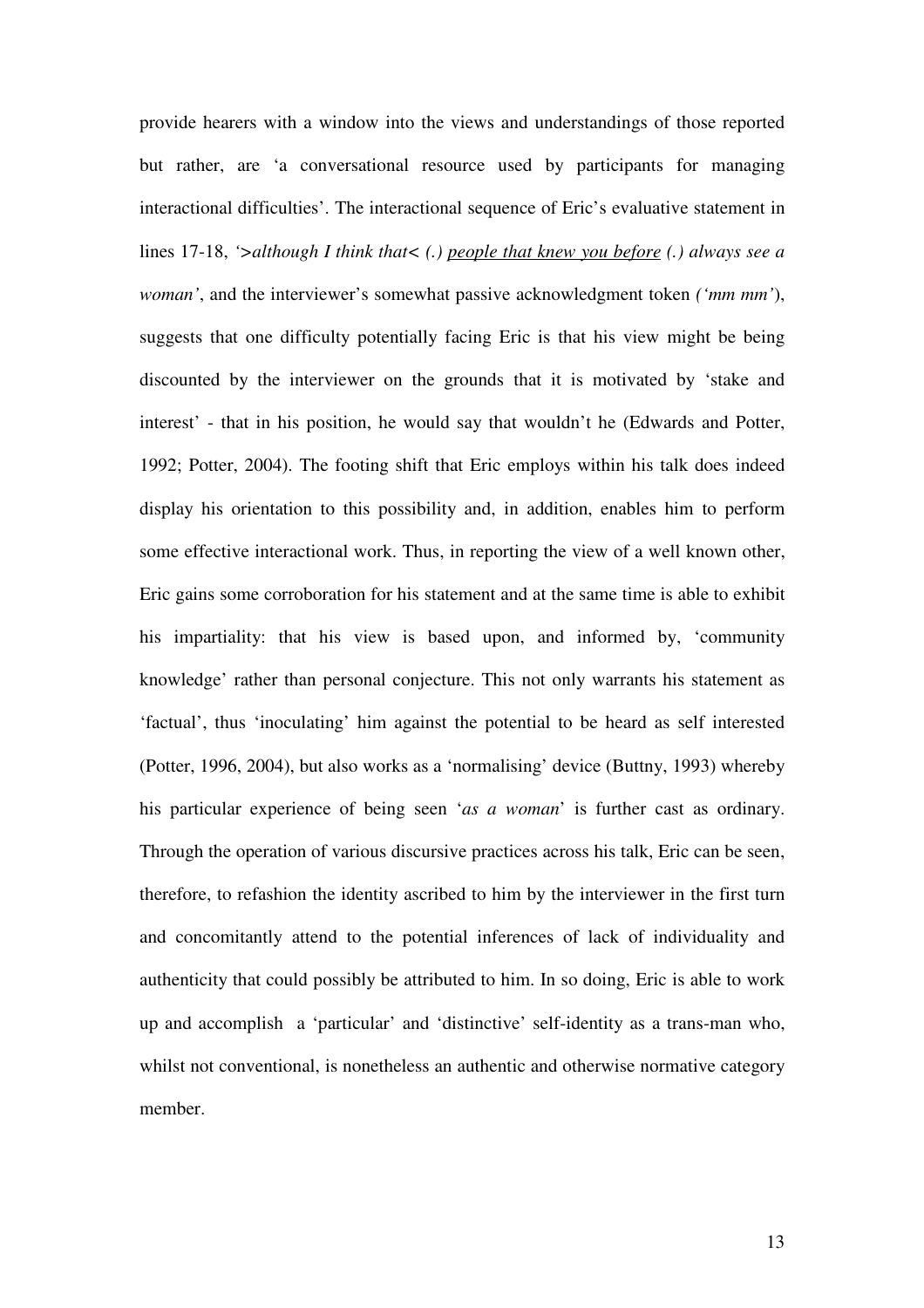#### *Sub-category membership*

As illustrated in the above example, authenticity as an individual trans-man and as a 'transsexual' category member was achieved by some of the interviewees through a construction of particularity and distinctiveness. This was produced via the invocation of membership categories not conventionally associated with the category 'female to male transsexual'. For others, however, alternative resources were transsexual 'subcategories', particularly 'primary' transsexualism – known as the appearance of 'gender dysphoria' during childhood and adolesence, and 'secondary' transsexualism – known as the appearance of 'gender dysphoria' later on in life. As Tully (1992) observes, both sub-categories have their own particular inferential qualities. In appearing later on in life, 'secondary' transsexualism is characteristically assumed to be acquired, whilst 'primary' transsexualism is 'sometimes referred to as "real", "nuclear", "true" or "core"' and is 'often considered to be partly due to a "biological force"' (Tully: 1992: 4). Such inferences thus have clear implications for the notion of transsexual authenticity. Whilst 'primary' transsexualism suggests a transsexual realness or essence, 'secondary' transsexualism, in being somehow acquired, does not: there is always the possibility that the individual's transsexual identity is the result of some other 'condition' or life event and that the identity may therefore be transitory and unstable. In the interviewees' talk about themselves these categories, their associated inferences and their possible implications for the attribution/nonattribution of authenticity were regularly made relevant and discursively attended to. A typical instance is represented in the following extract: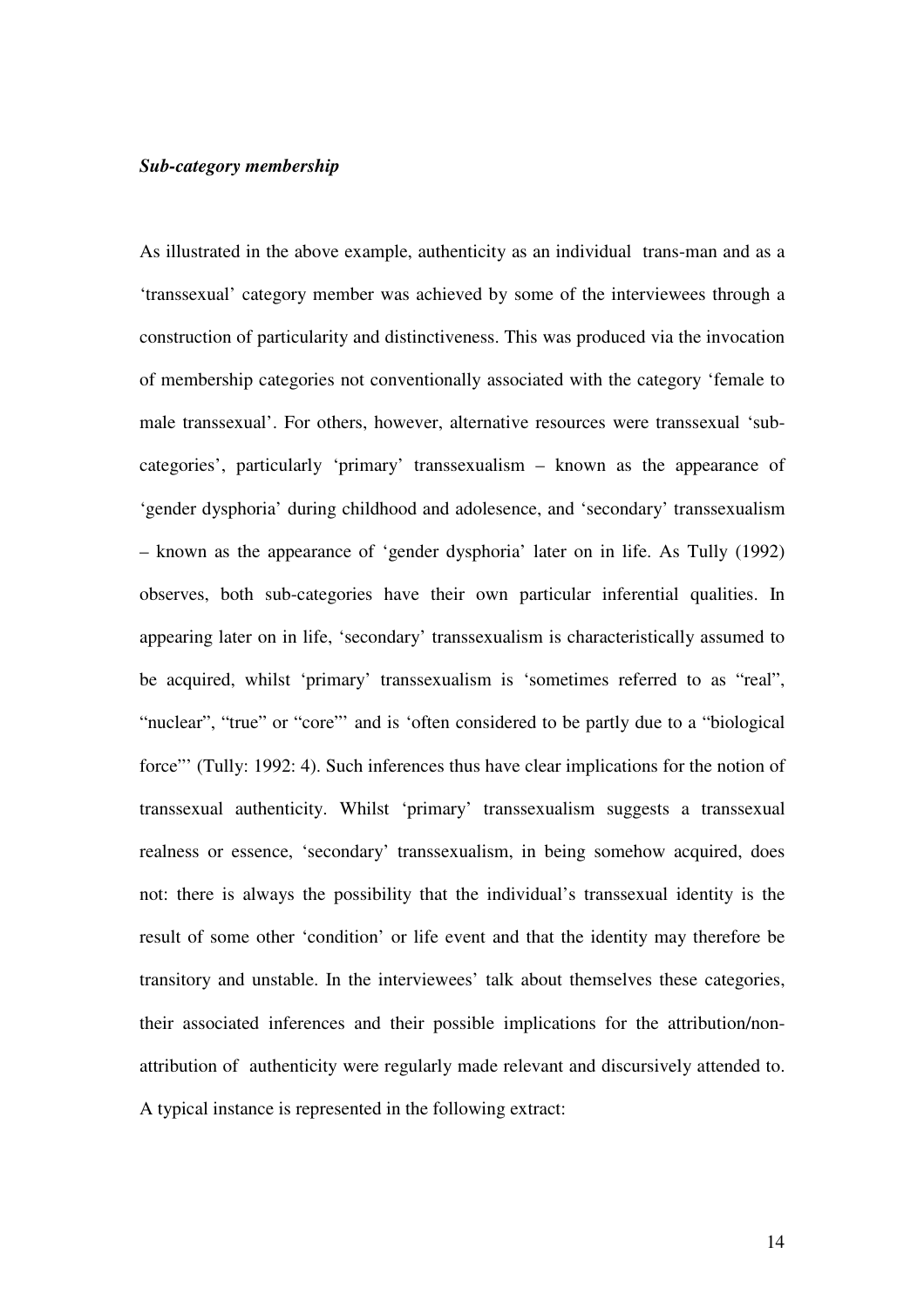## *Extract Two: Mark*

| 01 | T: so err (.) yes I'm just interested in hearing your story really of of how                            |
|----|---------------------------------------------------------------------------------------------------------|
| 02 | (.) of how you got to where you are today? (.) how it all happened                                      |
| 03 | <b>M:</b> how it happened (.) well $(1.5)$ to where I am now (.) to the sort of                         |
| 04 | point where I am now I'm (.) thirty nine (.) I don't look it                                            |
| 05 | T: you don't                                                                                            |
| 06 | <b>M:</b> I don't huh huh erm $(0.5)$ I'm thirty nine erm $(0.5)$ I'm an                                |
|    | [occupation]                                                                                            |
| 07 | and (.) I ru- I'm managing a [place and type of work]                                                   |
| 08 | $T: \degree$ right $\degree$                                                                            |
| 09 | <b>M</b> : erm $(2.5)$ in terms of $(0.5)$ where I am now I've $(1.0)$ I've                             |
| 10 | been living in role (.) for two years $(2.0)$ but fulltime for about $(2.5)$                            |
| 11 | °eighteen to twenty months I suppose° erm I had the top surgery last (.)                                |
| 12 | May $(1.0)$                                                                                             |
| 13 | $T: \, \text{mm}$                                                                                       |
| 14 | and I've been on the hormones for about eighteen to twenty months                                       |
| 15 | $T$ : $\circ$ right $\circ$                                                                             |
| 16 | $M: \underline{erm}$ (2.5) the bit's leading up (.) $\underline{erm}$ (1.5) well do you want just a few |
| 17 | bits about the childhood                                                                                |
| 18 | <b>T:</b> yeah ↑ yeah I mean yeah I'd [be interested to know]                                           |
| 19 | <b>M:</b><br>[that's where it starts really]                                                            |
| 20 | T: yeah I mean I'd be interested to know (.) kind of=                                                   |
| 21 | $M: =$ yeah                                                                                             |
| 22 | T: = you know (.) about your childhood (.) and how you experienced (.)                                  |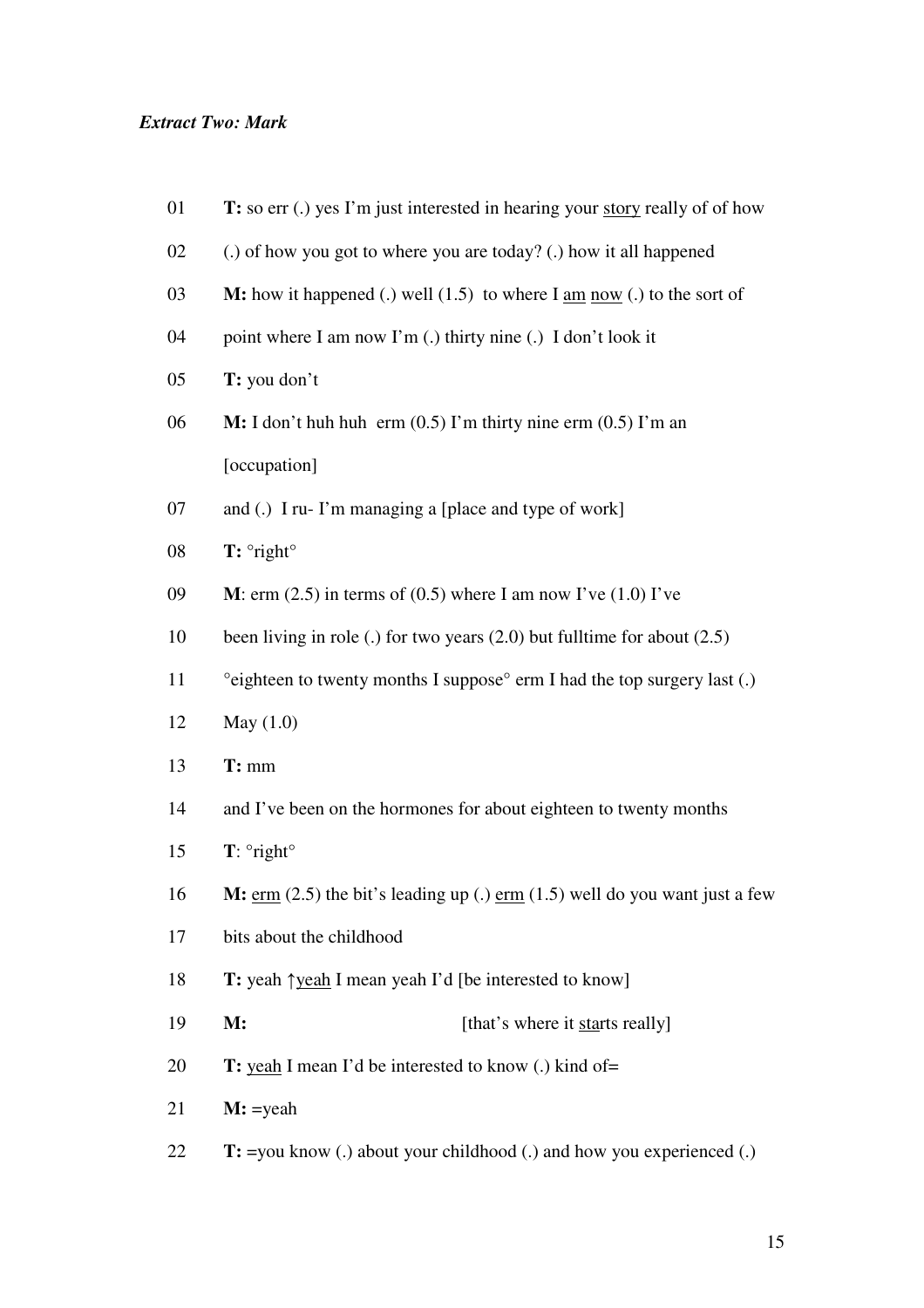- yourself
- **M:** yes yes it's interesting (2.0) I think what happened (1.5) sort of in (.)
- >well in adulthood< certainly for me you don't think too much about your
- childhood
- **T:** mm
- **M:** and it's only when you do (.) get into this that you think more about it
- **T:** mm
- **M:** erm (1.0) and having talked to a psychotherapist about it that (1.5)
- and (.) obviously went to see the (.) the consultant about it (.) it would
- have been (1.0) it would have been a primary diagnosis (.) it was
- screaming
- **T:** mm
- **M:** [you] know
- **T:** [mm]
- **M:** and nobody (.) °nobody pi (.) picked it up° (1.0) erm (.) so I guess (1.0)
- probably the earliest memory is ↑five at ↓school

A prominent feature to first be observed is the routine background information that Mark offers in his description of *'to where I am now'* (lines 03 - 14). Whilst seemingly trivial and mundane in character, being *'thirty nine'*, *'living in role (.) for two years'* and the time-line of surgery and hormone treatments, are biographical details that produce some significant effect in terms of Mark's category membership. As noted by Antaki and Widdicombe (1998: 4), the inferential nature of membership categories mean that 'not only do categories imply features, but features imply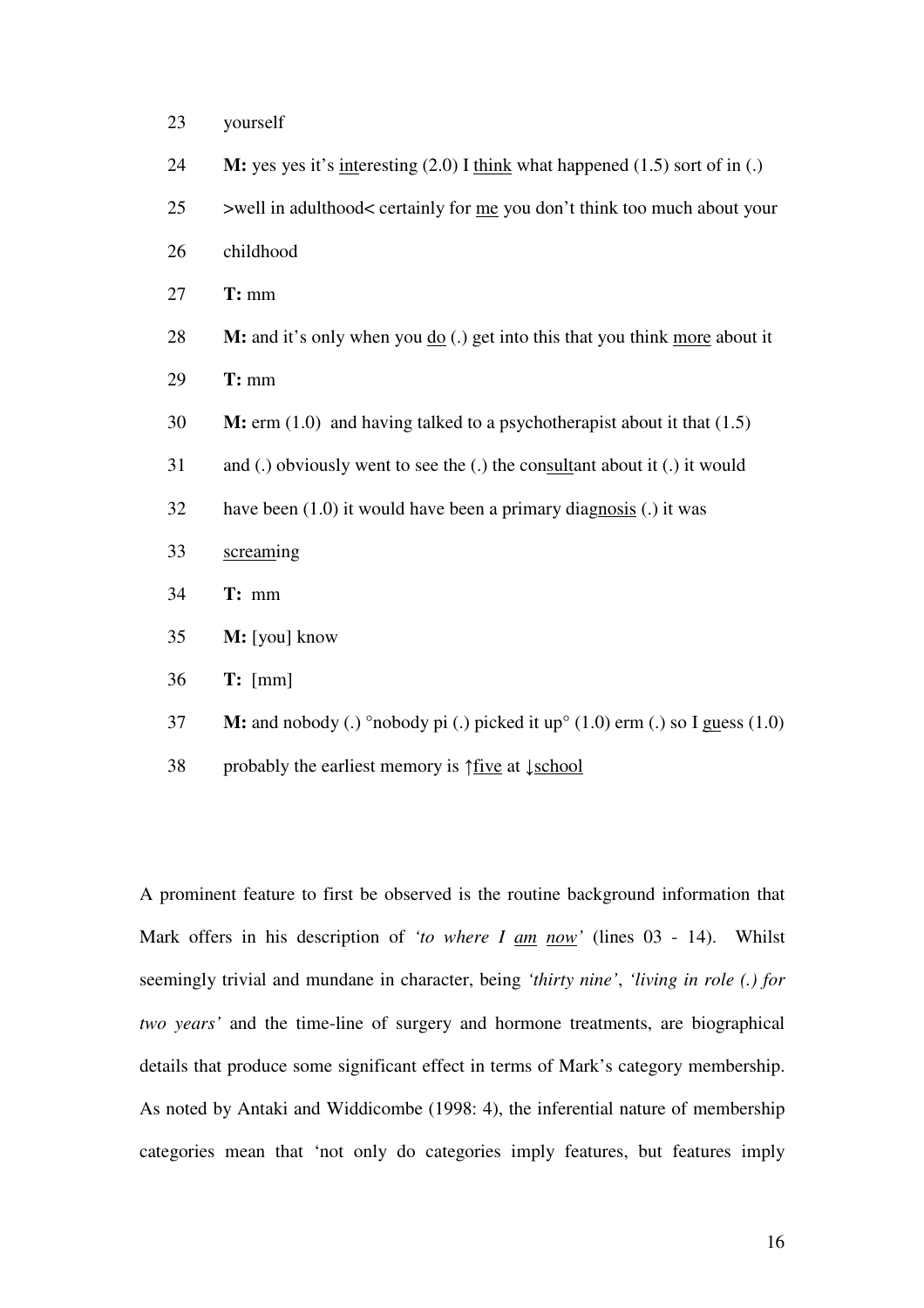categories. That is to say, someone who displays, or can be attributed with a certain set of features, is treatable as a member of the category with which those features are conventionally associated'. Through his biographical details – that it is only recently that his transsexualism has been established and that his life as a man has begun - Mark thus makes available the implication that he has a 'secondary' transsexual membership. However, as he shifts topic in line  $16 - 17$  and asks the interviewer, 'well do you want just a few bits about the childhood', this implication and the possibility that a lack of authenticity could therefore be inferred, are both orientated to and subsequently resisted within his talk.

In relation to the interviewer's previously stated interest to hear Mark's *'story'*, Mark's initiation of the topic *'childhood'* could be seen to simply comply with her request and signal that a traditional retrospective narrative will soon follow (Prosser, 1998). In the situated context of the interaction, however, it has an additional significance in that it enables Mark to attend to the implications of his prior talk. Thus, through the topic *'childhood'* and the statement *'that's where it starts really'* (line 19), Mark invokes a feature characteristically associated with 'primary' rather than 'secondary' transsexualism which, in his evaluative statement *'yes yes it's interesting'* in line 24, he implies has some particular and extraordinary relevance to his own category membership. A noticeable feature of Mark's continuing talk through lines 24 – 26 is that he quickly shifts from evaluating his own personal experience, *'I think what happened (1.5) sort of in (.) well in adulthood certainly for me'*, to produce the generalised assertion, *'you don't think too much about your childhood'*. This somewhat subtle shift does some important discursive work for it locates Mark's adult inattention to his childhood as commonplace among adults. The inference here is that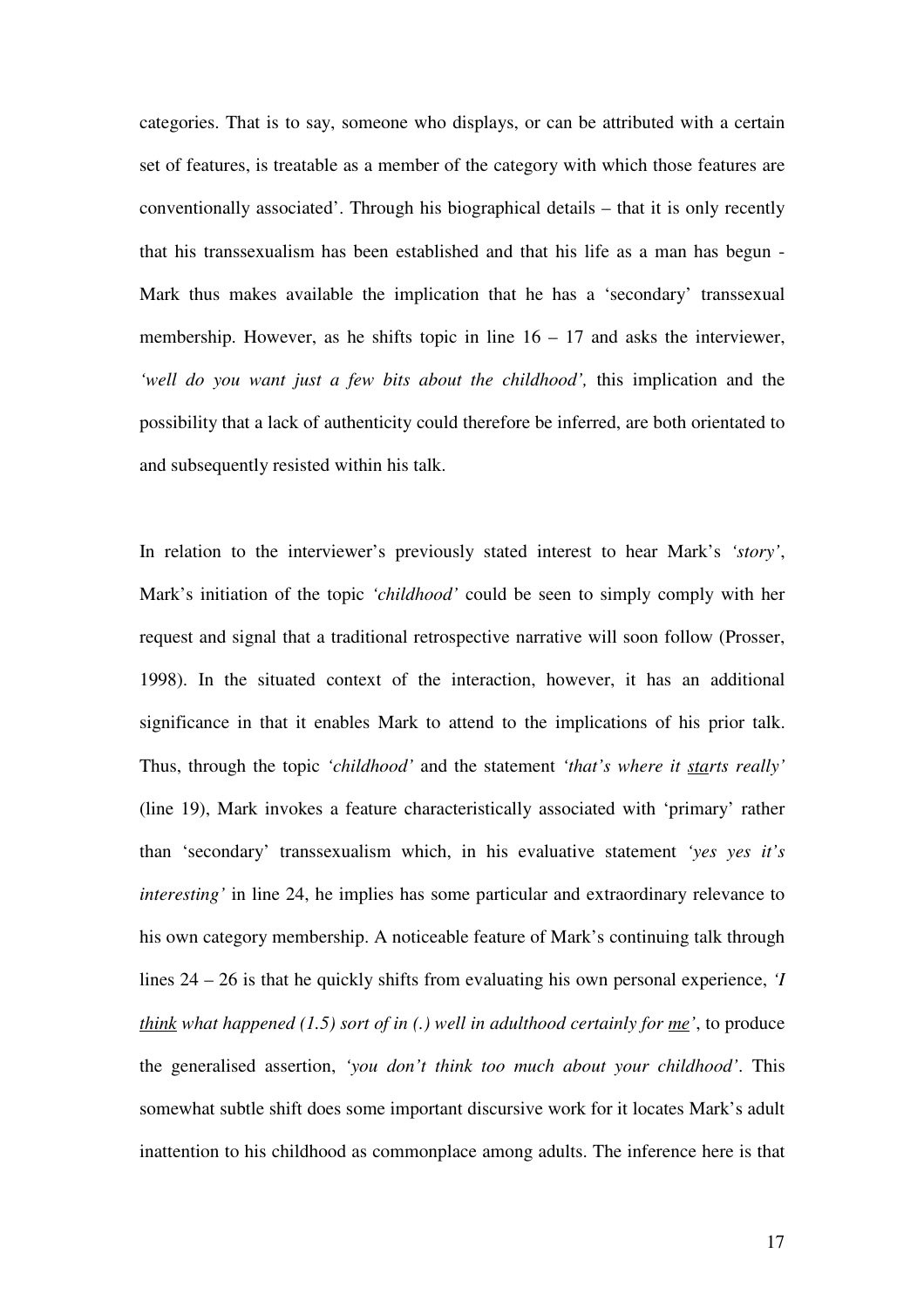Mark's particular biography is therefore not necessarily indicative of 'secondary' transsexualism or, moreover, inauthenticity: he transitioned later on in his life simply because, like many adults, he did not *'think too much'* about his childhood experiences.

From this point in the extract Mark then attends to the particular relevance that *'childhood'* has to his category membership (lines 28 – 37). His description of how it has become significant to him since getting *'into this'* (a transsexual trajectory) enables Mark to achieve both a 'primary' category membership and authenticity as an individual trans-man. What is particularly noticeable in how this is accomplished, however, is not simply Mark's self-ascription of 'primary' membership, which is brought off through the statement *'it would have been a primary diagnosis'*. One important discursive feature, for example, is the footing that Mark undertakes as he refers to the *'psychotherapist'* and *'consultant'* (lines 30 – 31). As Potter (1996: 159) observes, 'one way of transforming a description into a fact is to produce the assent of reliable witnesses'. Situated immediately prior to Mark's self-ascription, the *'psychotherapist'* and *'consultant'* thus furnish his claim with professional and authoritative corroboration which, as well as establishing facticity, also functions to protect Mark from any potential undermining and challenge.

Mark's description in lines 32 - 37, of how his (primary) transsexual 'condition' during childhood *'was screaming'* although *'*◦*nobody pi (.) picked it up*◦*'*, constitutes a further important discursive feature. This implies a 'core' and 'essential' transsexualism (Tully, 1992) that, whilst existing all along, has been beyond both his own and, importantly, others' awareness. The interactional business performed by this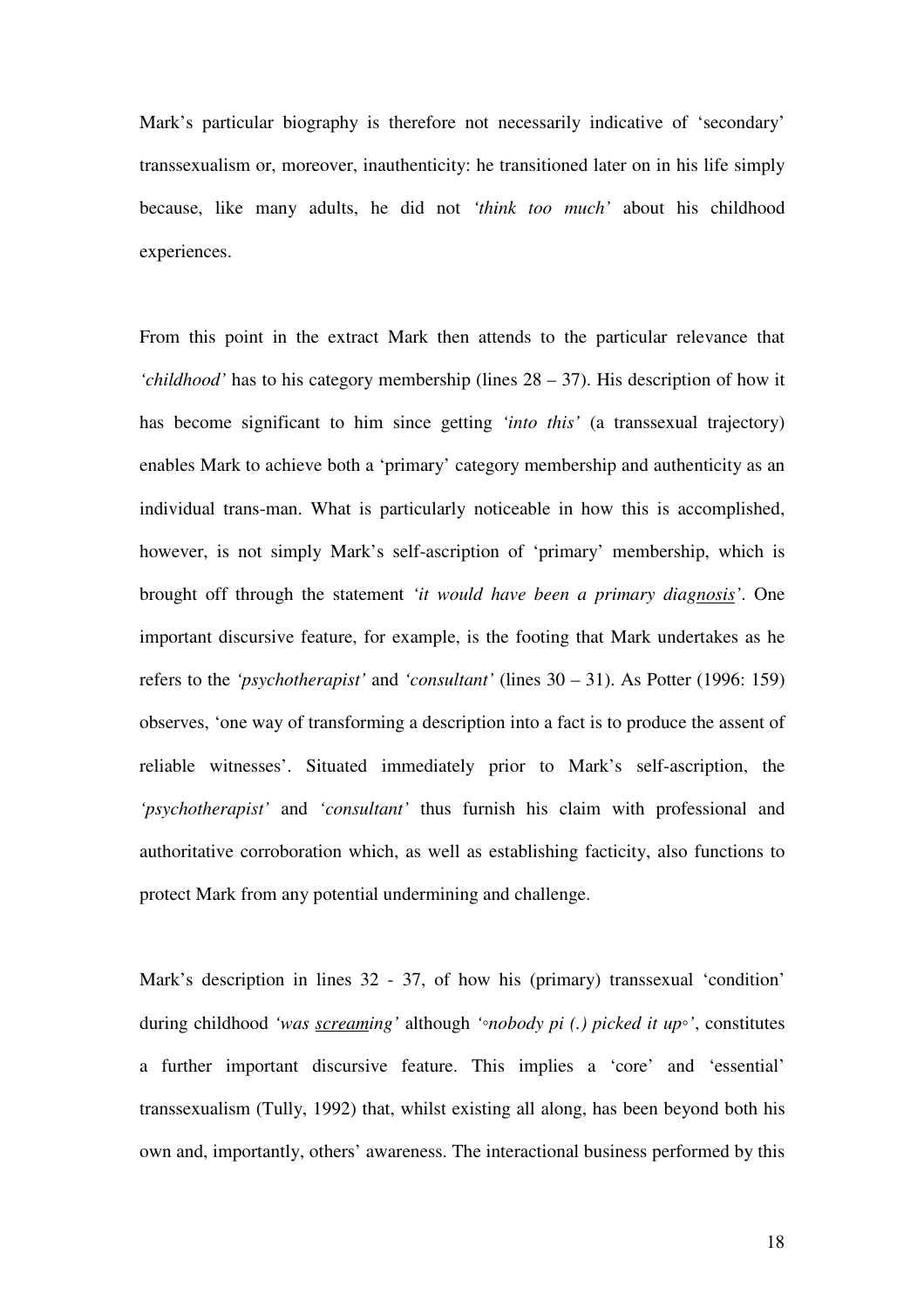description is twofold. First, in displaying a 'classic' feature of 'primary' transsexualism Mark demonstrates his authenticity as a 'primary' category member, providing further corroborative evidence to the factuality of his claim that, *'it would have been a primary diagnosis'*. Second, in his description Mark also orients to questions of personal accountability (Edwards and Potter, 1992). Thus, that his transsexualism was evident (*'screaming'*) during his childhood but was not recognised by the adults around him is cast by Mark to constitute the cause of both his late awareness of his transsexuality and his late transition. The description works, therefore, as a defence against the possible attribution of blame and responsibility. In the context of what would be understood as an unconventional, extraordinary lifetrajectory for a 'primary' category member, this then enables Mark to manage the sensitive issue of his individual credibility and authenticity .

### **Contrasting Oneself with Others**

As most studies of trans-identities demonstrate, comparing and contrasting oneself with others, particularly with regard to experiences of gender, is a common feature of transsexual self description (Author, 2001; Prosser, 1998; Hausman, 1995). However, what is most frequently attended to is the way in which transsexuals engage in these processes in relation to non-transsexual others. As yet, little attention has been paid to self-other contrasts more broadly - that is beyond the 'gendering' effects they produce for the speaker/writer - and how they may also operate between transsexuals themselves. Throughout the interviews under discussion here, contrasts with other transsexuals were regular in occurrence. As many discourse analysts have noted, the main discursive function of 'contrast-talk' is that it enables the speaker to present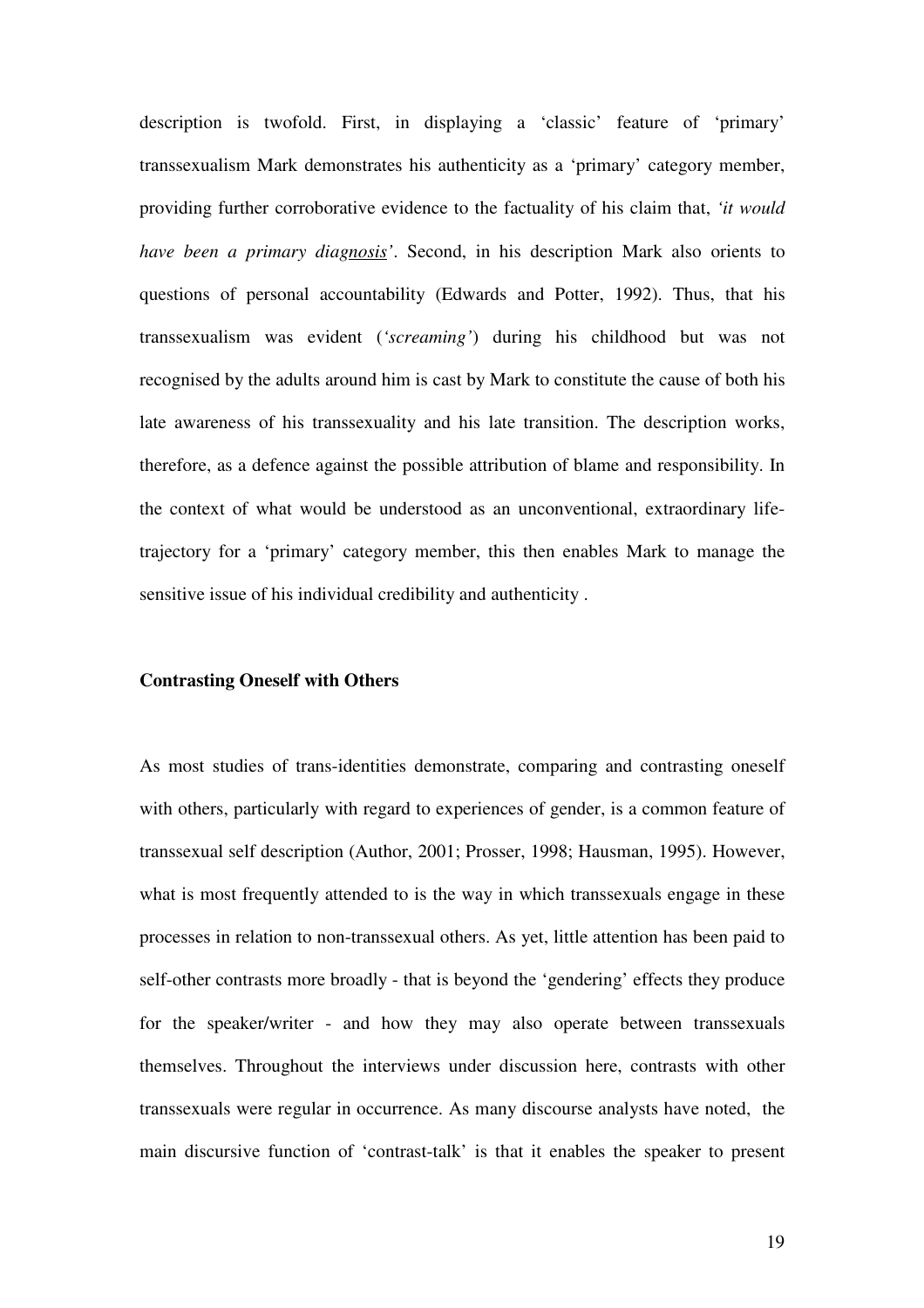oneself, or one's membership category, in a more positive and favourable light (Dickerson, 2000; McKinlay & Dunnett, 1998). However, a significant aspect of its situated use across these interviews, as illustrated in the following extract, is that it was also discursively geared to negotiate and establish authenticity at both an individual and categorical level:

### *Extract Three: Ben*

- **T:** So (.) yeah so what (.) so what I was thinking of doing is (1.0) is just
- talking a bit about (.) how how you made the decision like what what
- (1.0) you know what happened in your life really (.) to make you (.) get to the
- point that you've (.) you know (.) that you've made that decision
- **B:** mm
- **T:** to change over
- **B:** mm (.) erm (1.5) I think it was just a process of elimination↑ (.) I wouldn't
- 08 say (.) erm (1.0) I I think it started out (1.5)  $>$ I mean if you go back  $(1.0)$  to
- childhood (.) I think it started out at that point it was a very (.) distinct sort
- of male identity you know (.) you know dressing up (.) as a boy (.)
- behaving like a boy (.) saying that I was one- I was a boy
- **T:** mm
- **B:** err all of that (.) was there (.) and err as as sort of I grew older (.) I think it
- was more (1.0) a recognition that I wasn't
- **T:** ri::ght
- **B:** simply >because it was as simple as it was like< you know (.) you are what
- you see (1.5) and when I looked in the mirror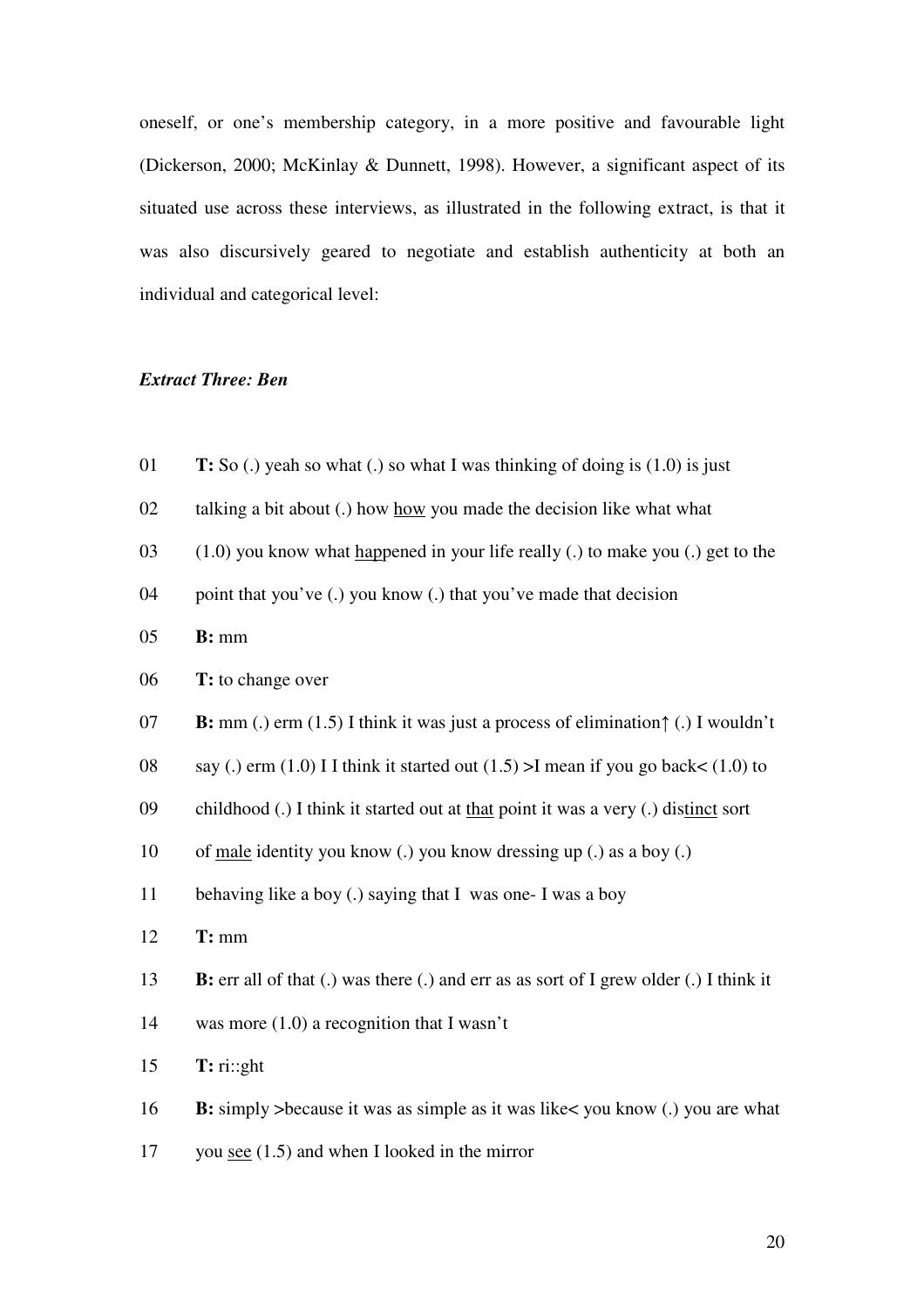18 **T:**mm

- 19 **B:** and I took off my clothes (.) I wasn't a boy (.) and so I wasn't (.) one of
- 20 these people who thought that (.) I'd suddenly grow (.) you know (.) a penis
- 21 one day and (.) you know (.) it would be okay=

22 **T:** =yeah

- 23 **B:** I I don't (.) I find it a little (.) amusing when people say that
- 24 **T:** yeah mm mm=
- 25 **B:** =because I don't know what (.) if they mean that literally or (.) or they want
- 26 (.) to convey to others their stro- strong sense of identity I mean (.) at the
- 27 end of the day I (.) I didn't feel that way because I (.) I knew that (.) I knew
- 28 that's not how things wor[ked] you know
- 29 **T:** [mm]

The contrastive category *'these people'* (line 20) not only enables Ben to cast himself in a favourable light but also manages issues of individual and categorical credibility and authenticity. Key to this observation is where the contrast is situated and also its relationship to the surrounding talk. The first feature to note as having particular import is Ben's first statement *'I think it was just a process of elimination*↑*'*. Here, parallels can be drawn with Extract Two above in so far as in this statement Ben both suggests some extraordinariness of self but at the same time makes available the question of his status as a transsexual. A *'process of elimination*↑*'*, for example, does not imply that Ben has experienced a continuous conviction of being male. Rather, it suggests that Ben once had a period of unawareness of his transsexualism and that his decision to pursue gender-reassignment had been preceded by attempts to understand himself within different identity categories and frameworks. The possibility for the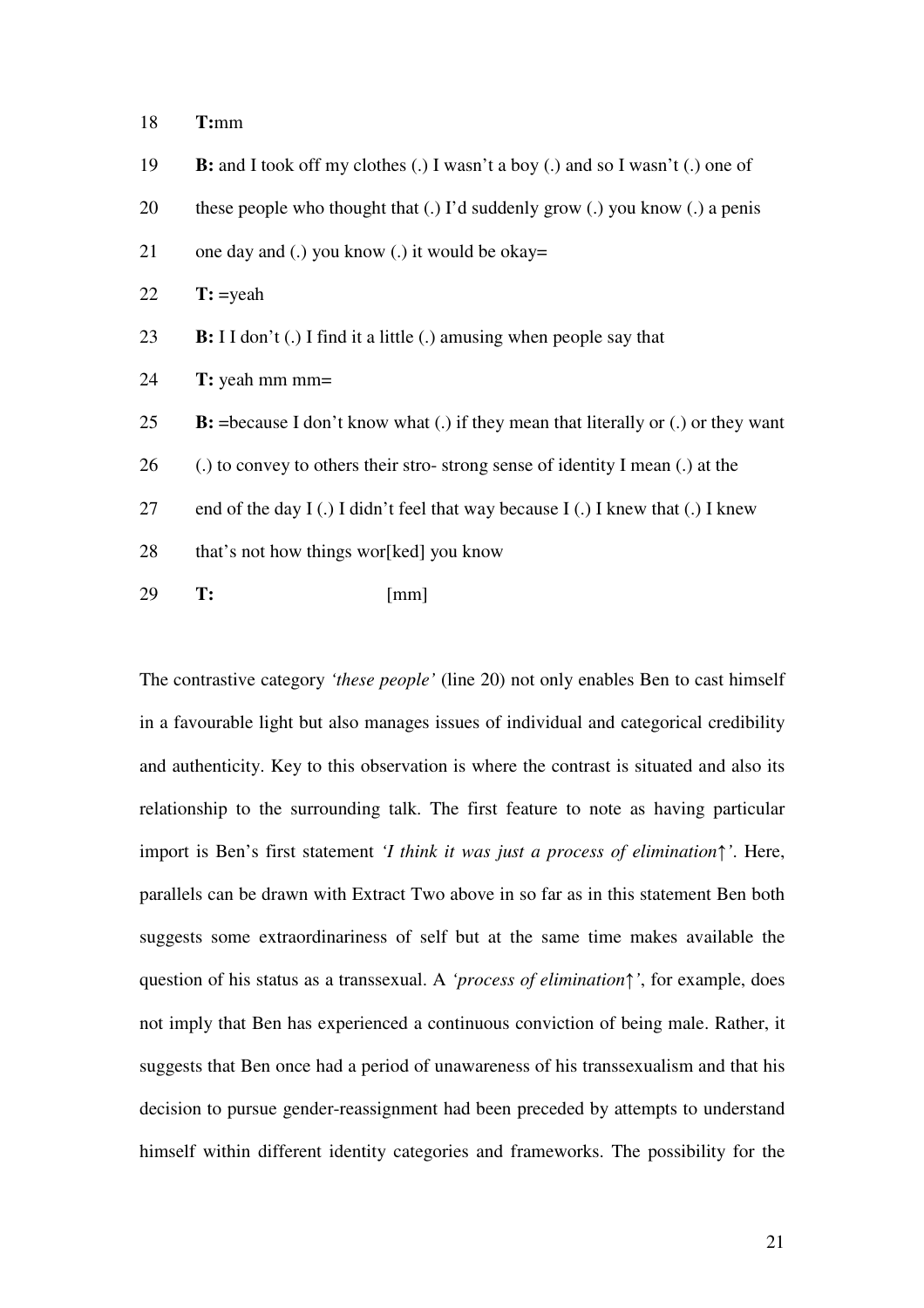statement to be heard in this way by the interviewer and, concomitantly, the potential for the question of his authenticity to then be raised, is oriented to by Ben in his continuing talk. This is displayed, in the first instance, in the utterance, *'I wouldn't say (.) erm (1.0) I I think it started out (1.5) >I mean if you go back< (1.0) to childhood (.)'*. This can be seen to constitute what conversation analysts term a 'selfrepair' which is broadly understood as a correction of some kind such as a slip of the tongue or a mishearing or misunderstanding. As Hutchby and Wooffitt (1998: 60) note, however, on occasion a repair 'may not reflect an error' but 'may be produced with respect to specific inferential tasks'. In this particular instance, Ben's self-repair can be seen to be oriented to the inference and potential attribution of individual inauthenticity. This is evident through lines  $09 - 13$ , where Ben breaks from his explanation of how his decision to transition arose through *'a process of elimination*↑*'* to describe his identity during his childhood.

The significance of this description can again be highlighted by drawing on the analytical tools of conversation analysis. It is noticeable, for example, that Ben's claim to have had a *'distinct sort of male identity'* during his childhood is followed by a description comprising three parts: *'dressing up (.) as a boy (.) behaving like a boy (.) saying that I was one- I was a boy'*. As observed by Jefferson (1990), such 'threepart lists' are often used by speakers in order to summarise and convey a generality of things or events (see also Potter,  $1996: 195 - 197$ ). In the case of Ben's talk the list enables Ben to script a typical and routine version of his childhood self – a self who was undoubtedly cross-gendered and thus in character with both conventional and diagnostic expectations of transsexualism.<sup>7</sup> This effectively demonstrates his claim of having had a *'distinct sort of male identity'* during childhood and, at the same time,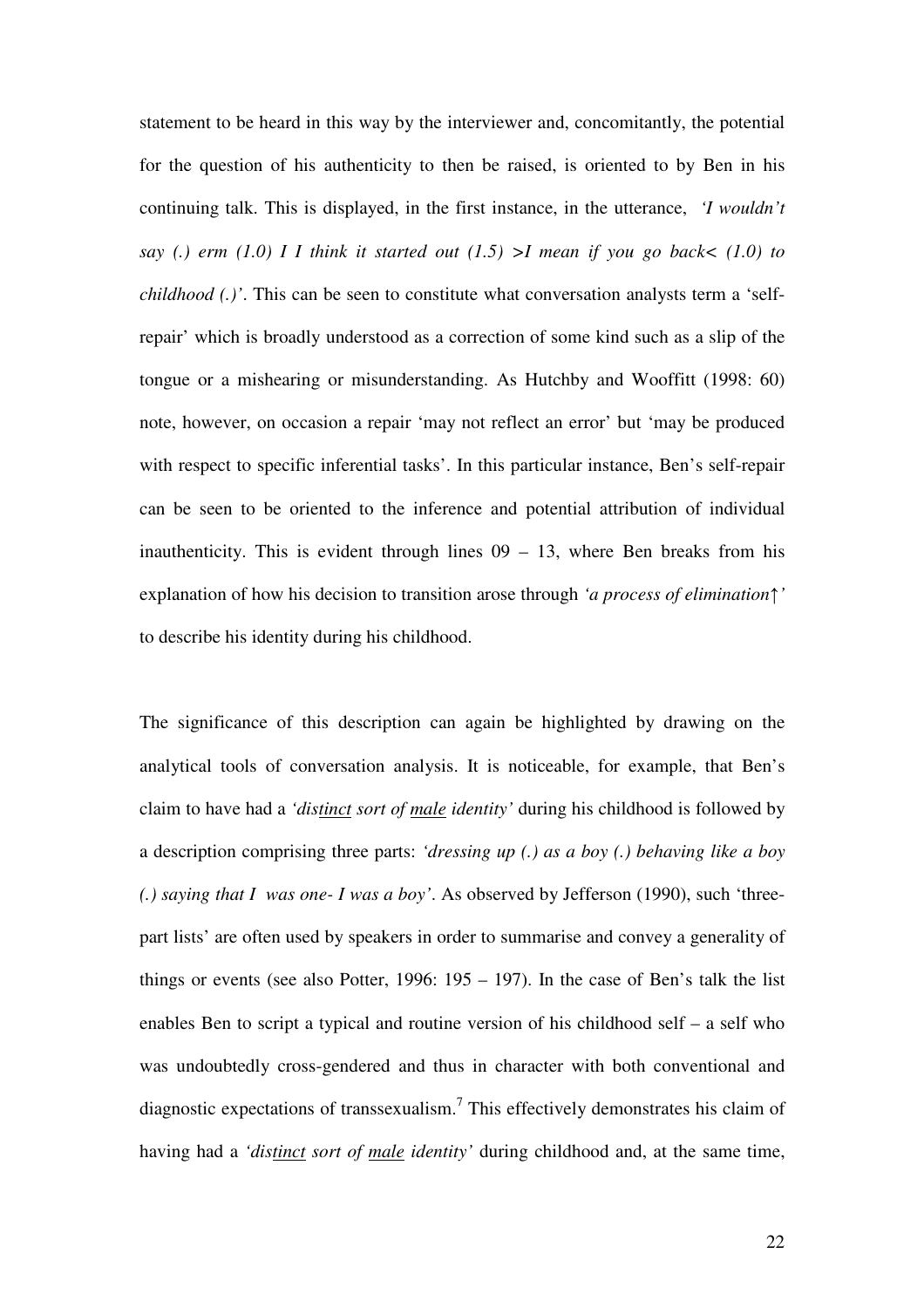manages the question of authenticity that his first statement, *'I think it was just a process of elimination*<sup>\*</sup>, made available. Thus, in this sequence the three-part list operates as a device whereby Ben is able to establish his credentials as 'the real thing' – that throughout the '*process of elimination*↑' he was never anything other than transsexual.

Ben's authenticity as a 'transsexual' trans-man continues to be worked up and attended to throughout his continuing talk. Significant to this procedure is his description of getting older and recognising that, despite his *'distinct sort of male identity'*, he was not a boy (lines 13- 19). This contextualizes and 'occasions' the contrastive category *'these people'* later produced by Ben, and enables him to carry out some effective identity work. The statement *'and when I looked in the mirror … and I took off my clothes (.) I wasn't a boy'*, prefaced with the terms '*simply*', '*simple*', and the idiomatic expression '*you are what you see'*, has a particularly forceful discursive effect. Here Ben appeals to 'common knowledge' - in this case, the indisputability and conspicuousness of anatomical sex. This enables him to both justify his account and manage the sensitive issue of his individual credibility as a trans-man. The 'conspicuousness' of anatomical sex ('*you are what you see'*), for example, establishes that his *'recognition'* of not being a boy was inevitable and that the *'process of elimination*↑' he went through concerning the nature of his identity was, therefore, only to be expected. In his appeal to 'common knowledge' and understanding Ben thus constructs his actions as having been 'normal' and 'rational' and in so doing he further heads off any discrediting inferences concerning his transsexual status and authenticity.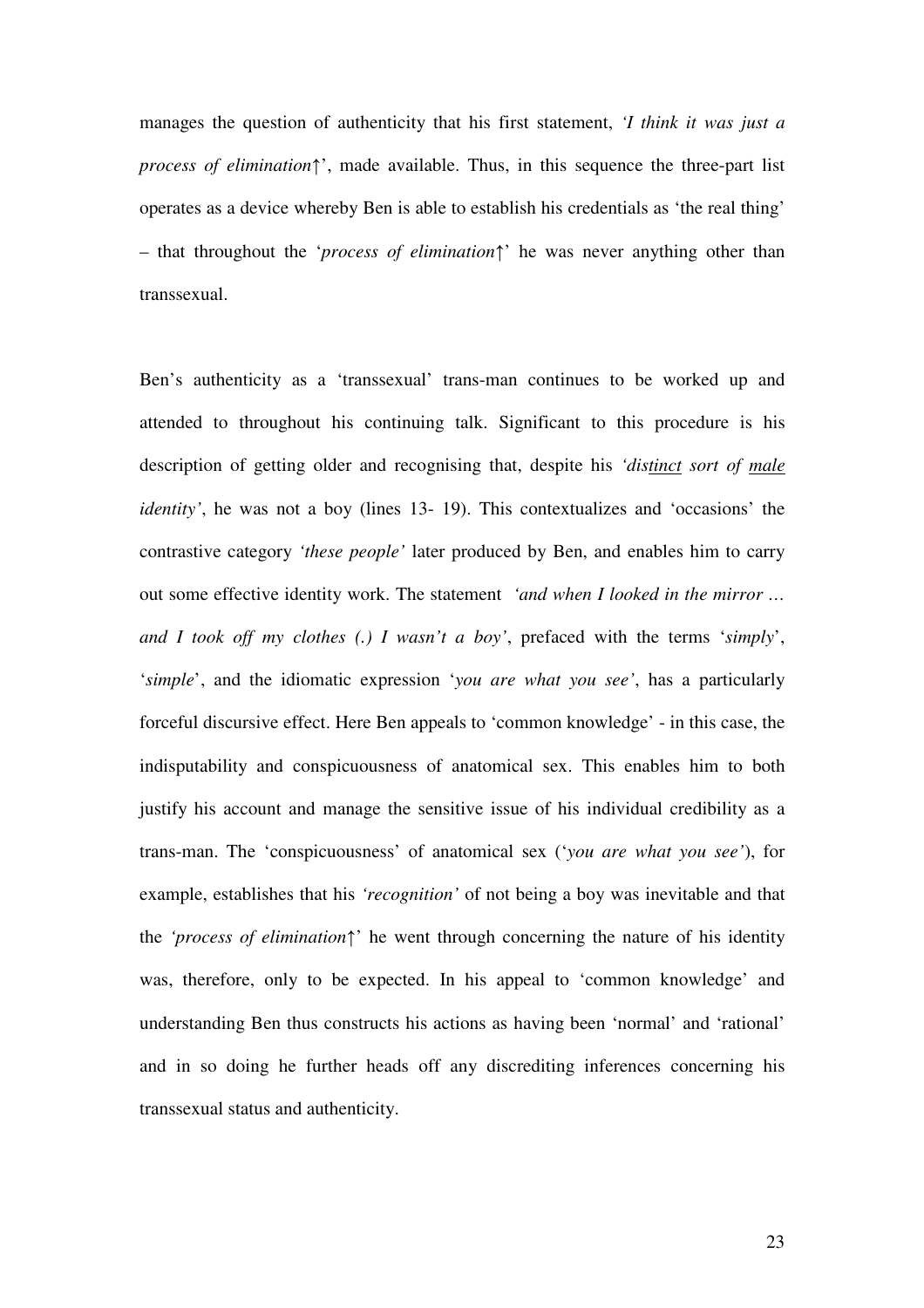It is significant that it is here, amidst the 'common knowledge', 'normality' and 'rationality' that Ben mobilises through his talk, that the contrastive category *'these people'* (line 19 - 26) is then produced. An important feature to observe is how the contrast and Ben's preceding talk are rhetorically organised. Whilst the descriptions of childhood identity and the *'recognition'* of not being a boy have what Potter (1996) terms a 'defensive' rhetorical function, in that they are designed to justify Ben's account of *'a process of elimination*↑*'* and resist an attribution of inauthenticity, the description of *'these people'* has the converse 'offensive' rhetorical function. This undermines and discredits an alternative description of an 'authentic' female to male transsexuality, namely a continuous conviction of being male throughout childhood and adolescence. This is achieved through two discursive procedures. The first is Ben's description of the type of person that he was/is not (lines  $19 - 21$ ) whereby he presents *'these people'* as having held irrational beliefs concerning the sex of their bodies. This is accomplished via the discursive design of his description. For example, his use of *'suddenly'*, *'grow'* and *'one day'* creates a sense of absurdity insofar as it suggests a miraculous 'moment' of bodily transformation. Situated against the common understandings of 'normality' established by Ben in his prior talk, this works to characterise *'these people'* as therefore having, or at least claiming to have had, expectations about their bodies which quite simply would have (or should have) defied their 'common sense'.

The second discursive procedure occurs from line 23 onwards as Ben then orients to the issue of why, then, *'these people'* might claim to have had such a 'nonsensical' experience. Here he produces two possible explanations, *'I don't know what (.) if they mean that literally or (.) they want (.) to convey to others their stro- strong sense of identity'*. The inferential work that this carries out is particularly effective as it implies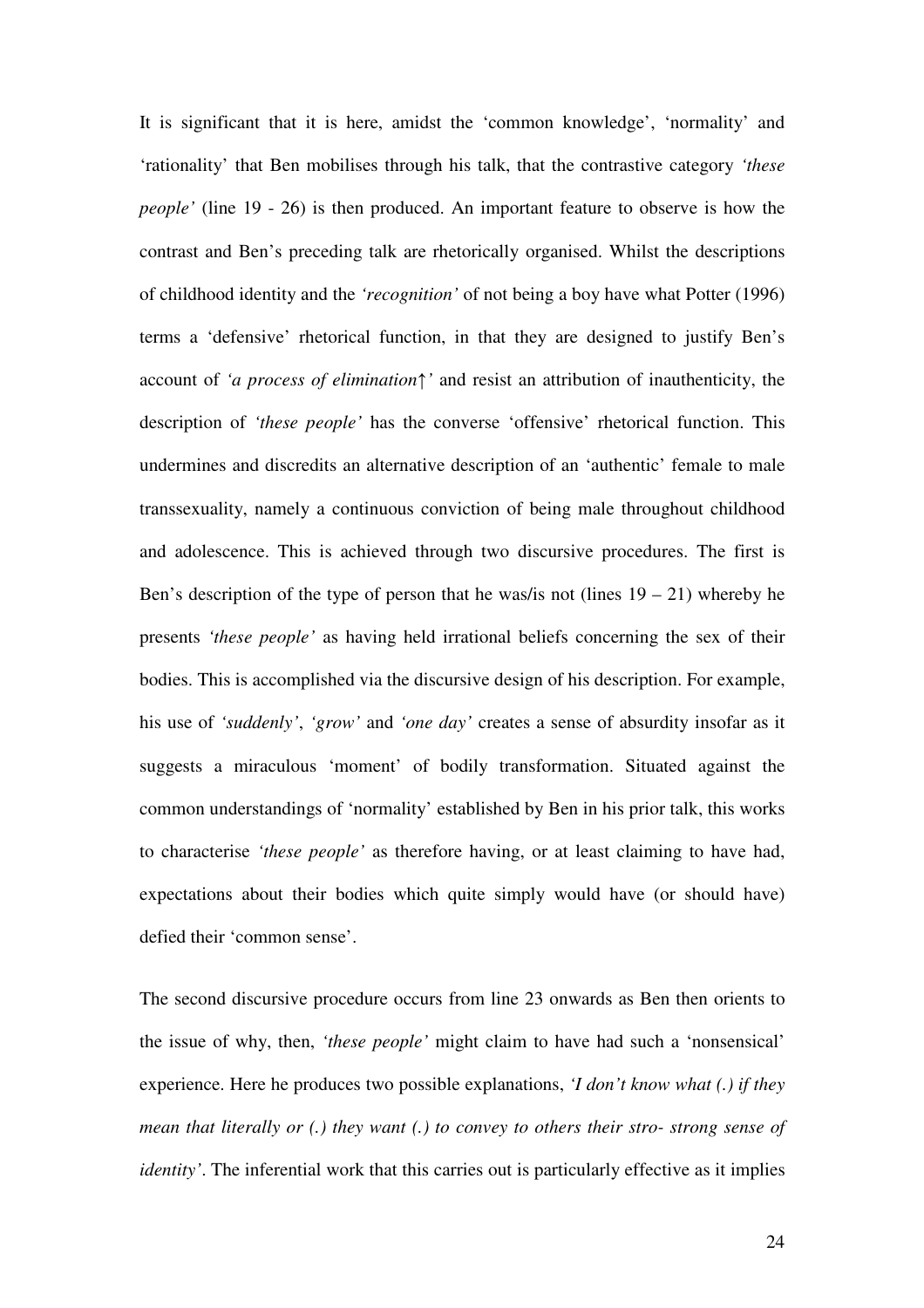that, regardless of foundation, the accounts of *'these people'* lack truth and integrity. Thus whilst, as Ben previously establishes, the claim of a literal belief indicates irrationality or at least an abnormal level of naivety, the alternative explanation – that such a claim may be used simply to convey one's *'strong sense of identity'* - suggests deceit and insincerity. Through the two explanations Ben therefore constructs the contrastive category *'these people'* as either senseless or disingenuousness in their claims and, concomitantly, the notion of a continuing conviction of being male as, therefore, inauthentic and false. In the rhetorical design of his talk and his construction of the contrastive category *'these people'*, Ben therefore presents himself as an individual and his account of *'a process of elimination*↑*'* in a more favourable and, moreover, more authentic light. Thus, in contrast to *'these people'* Ben is neither senseless or disingenuous and has a rational and more credible foundation to his transsexual identity.

#### **Conclusion**

This paper has addressed one way in which an interactional understanding of authentic trans-identity can be analytically approached and presented in the context of interview-based research. In treating the interview data as a 'topic' rather than a 'resource' and drawing on the analytical tools of discourse analysis the paper has demonstrated some of the ways in which an 'authentic' trans-identity was negotiated, discursively attended to and interactively accomplished by the interviewees. As well as revealing authenticity to be a 'live' interactive issue the analysis has shown that in the interview setting, establishing an authentic trans-identity involved a subtle and sophisticated negotiation of identity at both an individual and categorical level. This involved the construction of both an ordinary and extraordinary trans-self, achieved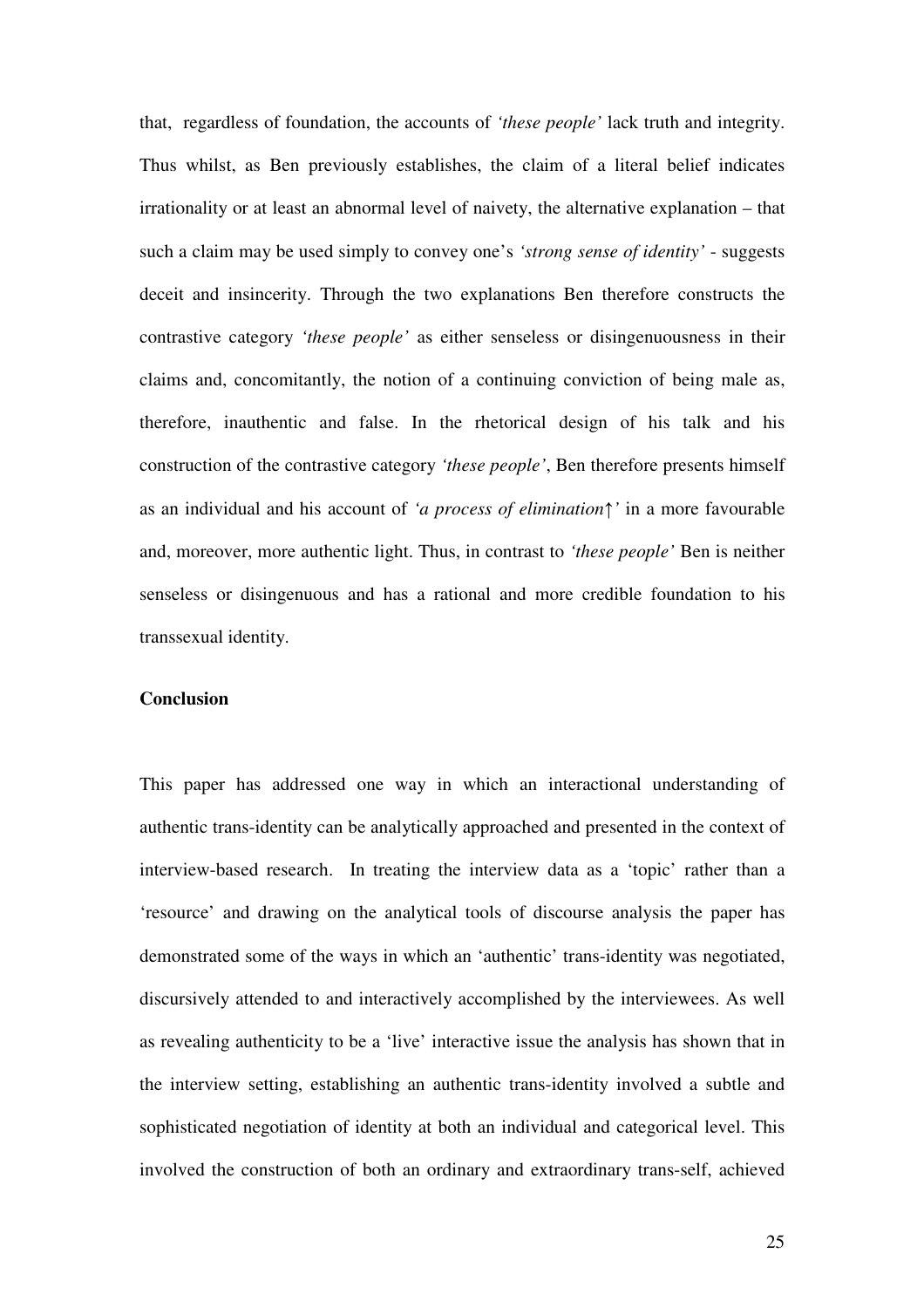through various discursive strategies in which the interviewees both distanced themselves from, and aligned themselves with, what is conventionally known about transsexualism. The interviewees' constructions of their own and others identities, together with their display of sensitivity to the various 'identity' inferences that were mobilised through their talk, suggest, therefore, that the argument that transsexuals have an investment in 'mimicking' conventional transsexual discourse in order to establish their identities as authentic is misguided.<sup>8</sup>

By revealing some of the discursive identity-work undertaken by the trans-men in the interviews the paper has also demonstrated a novel, alternative constructionist perspective concerning trans-identity which, far from overlooking transsexuals as 'constructing subjects' (Prosser, 1998: 8), takes this as its fundamental starting point. An advantage of such an approach, however, is not only that it overcomes the problem of a lack of agency, characteristic of some constructionist perspectives, but that it moves away from the tendency to homogenise transsexuals as a group. Thus, whilst constructionist frameworks have a tendency to cast transsexuals as undifferentiated 'products' of medical discourses and practices, essentialist frameworks have similarly sought to reveal a definitive unique and uniform 'transsexual' experience. In contrast, the analysis presented here shows that making the shift from an essentialist or social determinist understanding of trans-identity to an interactional one, whereby trans-identities become contextual and open to continual (re)negotiation and accomplishment, opens the door for analyses into issues of variability and trans-diversity.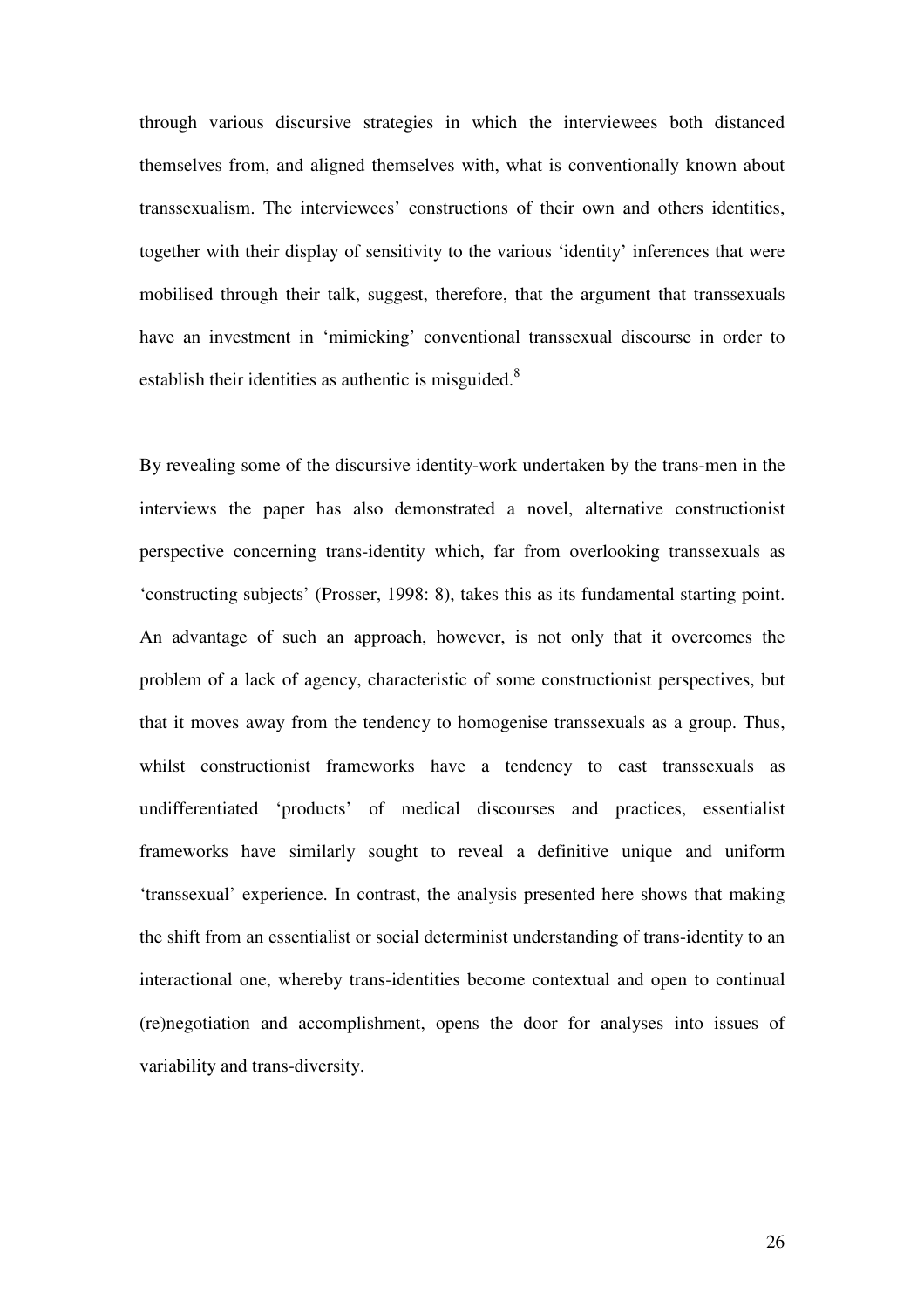## **Appendix**

The above data has been transcribed according to the conventions developed by Gail Jefferson (see 'Transcription Glossary' in Hutchby & Wooffitt, 1988).

(0.3) Pause length measured in tenths of a second.

(.) Pause length less than two-tenths of a second.

- word= Equals sign: a latching between utterances with no hearable gap.
- [ ] Square brackets: onset and end of overlapping talk.

huh/heh Laughter.

## hh An outbreath.

- (( )) Double brackets: analysts comment.
- Dash: a sudden cut-off of a prior word.
- ::: Colons: stretching the sound of a word.
- ? Question mark: a rising intonation
- ↑ Arrow: a rapid rise in intonation.
- Underlining: speaker's emphasis.
- CAP Capitals: Rise in volume.
- > < talk at a quicker pace than the surrounding talk.
- < > talk at a slower pace than surrounding talk.
- <sup>o o</sup> Degree signs: talk is of lower volume than the surrounding talk.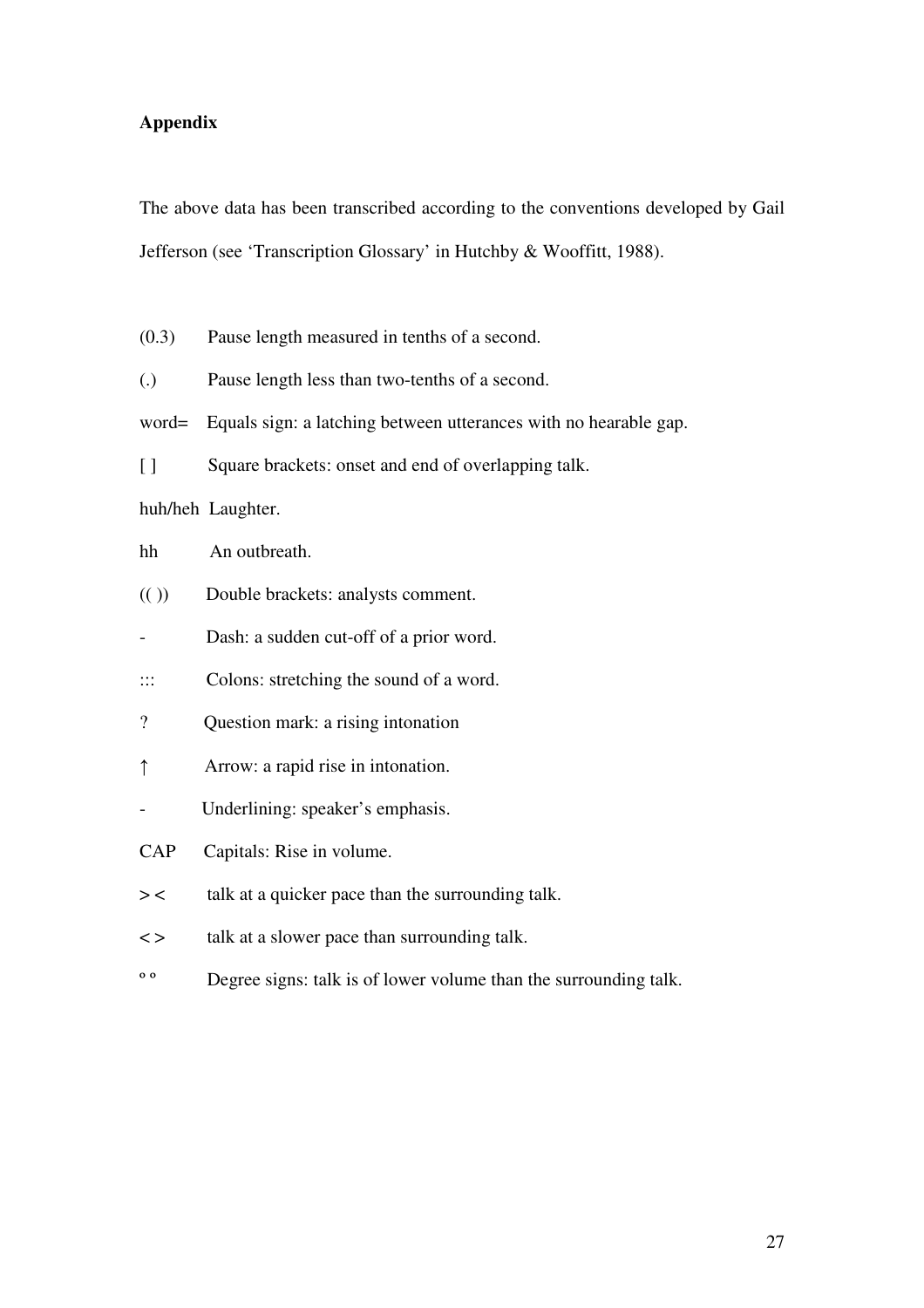## **References**

American Psychiatric Association. (1995) *Diagnostic and Statistical Manual of Mental Disorders* : *DSM-IV. - 4th ed., International version*. - Washington DC: American Psychiatric Association.

Antaki, C. & Widdicombe, S. (eds) (1998) *Identities in Talk,* London: Sage.

Atkinson, P., & Delamont, S. (2006) 'Rescuing narrative from qualitative research', *Narrative Inquiry,* 16(1):164-72.

Author (2001)

Billings, D. B. & Urban, T. (1996) 'The Socio-Medical Construction of Transsexualism: An interpretation and Critique' in: Ekins, R & King, D. (Eds.) *Blending Genders: social aspects of cross- dressing and sex-changing* London: Routledge.

Buttny, R. (1993) *Social Accountability in Communication*, London: Sage.

Dickerson, P. (2000) 'But I'm different to them': Constructing contrasts between self and others in talk-in-interaction', *British Journal of Social Psychology*, 39: 381–398.

Edwards, D. (1998) 'The Relevant Thing about Her: Social Identity Categories in Use', in Antaki, C. & Widdicombe, S. (eds) *Identities in Talk,* London: Sage.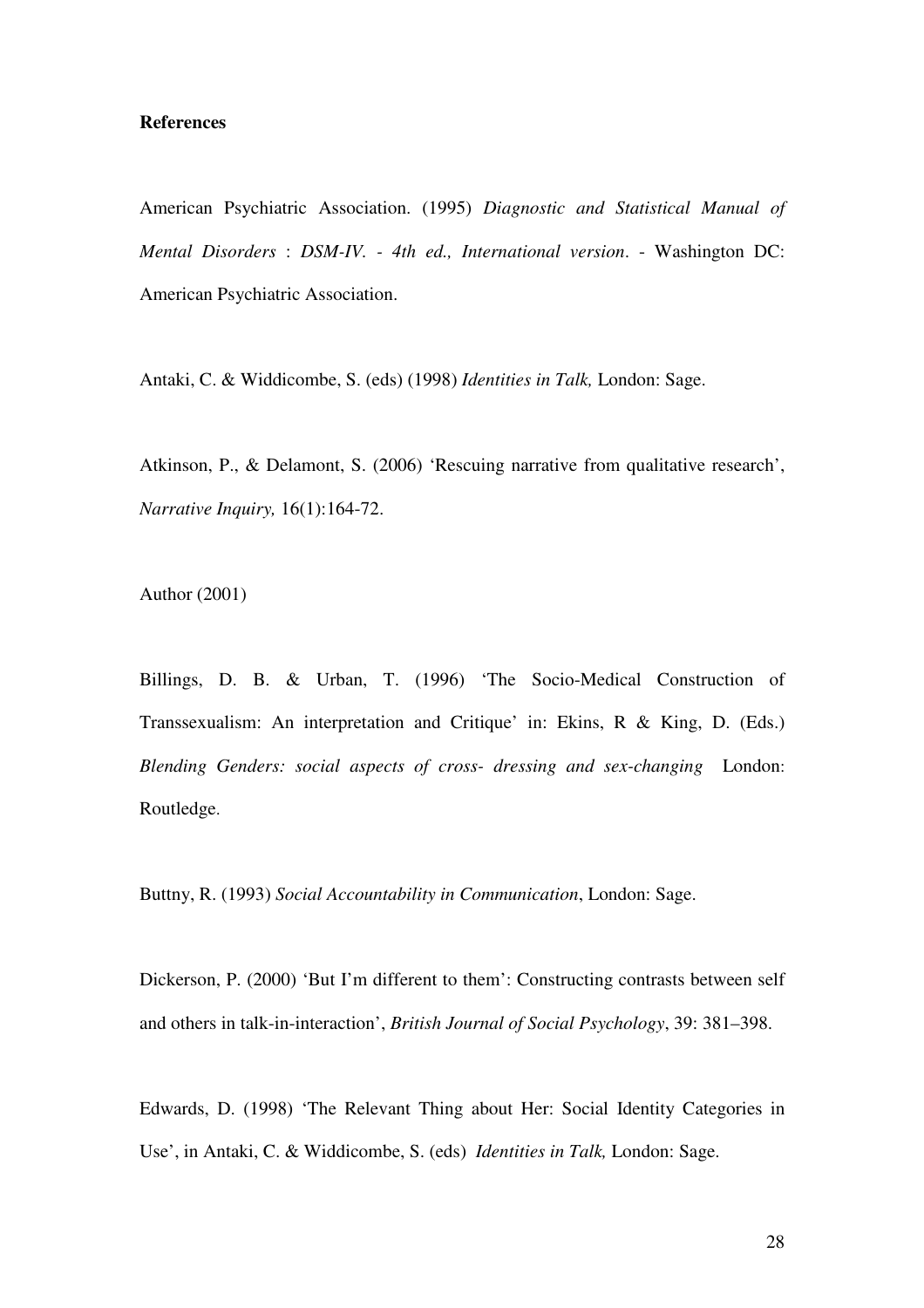Edwards, D. & Potter, J. (1992) *Discursive Psychology*, London/Newbury Park/New Delhi: Sage.

Ensink, T. (2003) ' The frame analysis of research interviews: social categorization and footing in interview discourse', in van den Berg, H., Wetherell, M., and Houtkoop-Steenstra, H. (Eds) *Analyzing Race Talk: Multidisciplinary Approaches to the Interview*, Cambridge/ New York: Cambridge University Press.

Garfinkel, H. (1967) *Studies in Ethnomethodology* Cambridge: Polity Press in association with Blackwell Publishers, Oxford.

Gagne, P. , Tewksbury, R., & McGaughley, D. (1997). Coming out and crossing over: identity formation and proclamation in a transgender community. *Gender & Society*, 11: 478–508.

Goffman, E. (1981) *Forms of Talk*, Oxford: Basil Blackwell.

Hausman, B. (1995) *Changing Sex: Transsexualism, Technology and the Idea of Gender*, Durham & London: Duke University Press.

Hird, M.J (2002) 'For a Sociology of Transsexualism' *Sociology*, 36(3): 577-95.

Hutchby, I. & Wooffitt, R. (1998), *Conversation Analysis: Principles, Practices and Applications,* Cambridge: Polity Press.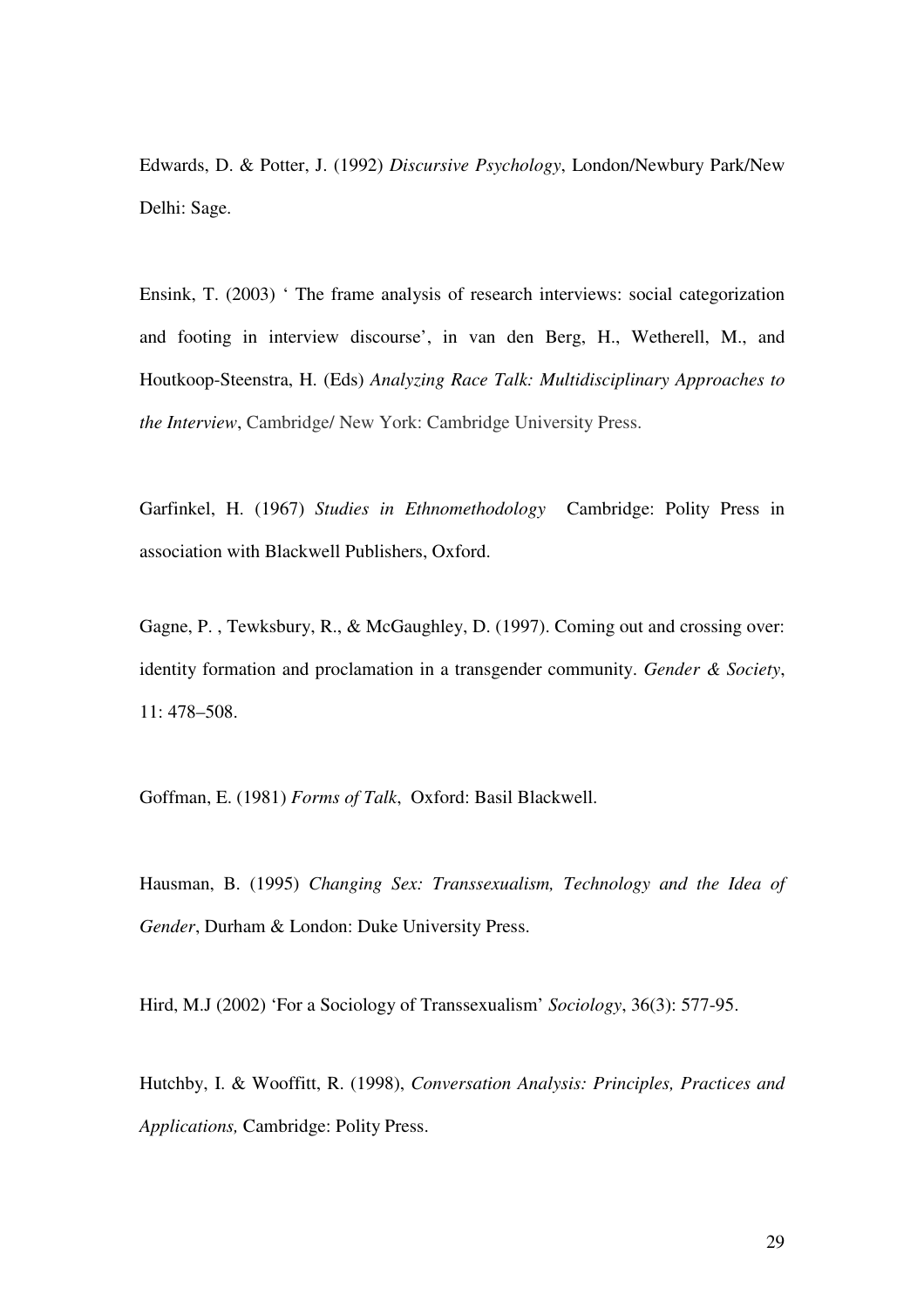Jefferson, G. (1990) 'List-construction as a task and a resource'. In: G. Psathas, eds. *Interaction Competence*. Washington, D.C: University Press of America, pp. 63-92.

Kessler, S. & McKenna, W. (1978) *Gender: An Ethnomethodological Approach* Chicago & London: University of Chicago Press.

McKinlay, A., & Dunnett, A. (1998). How gun-owners accomplish being deadly average. In C. Antaki & S. Widdicombe (Eds.), *Identities in Talk* London: Sage. pp. 35-51.

Mead, G. (1934) *Mind, Self and Society*. Chicago, IL: University of Chicago Press.

Mishler, E. G. (1986) *Research Interviewing: Context and Narrative* London: Harvard University Press.

Nakamura, K. (1997) 'Narrating Ourselves: Duped or Duplicitous?' in Bullough, B., Bullough, V., & Elias, J. (eds) *Gender Blending* New York: Prometheus Books.

Pomerantz, A. (1986) 'Extreme-Case Formulations: A Way of Legitimizing Claims' , Human Studies 9(2/3): 219-229.

Potter, J. (1996) *Representing Reality: Discourse, Rhetoric and Social Construction*, London / Thousand Oaks / New Delhi: Sage.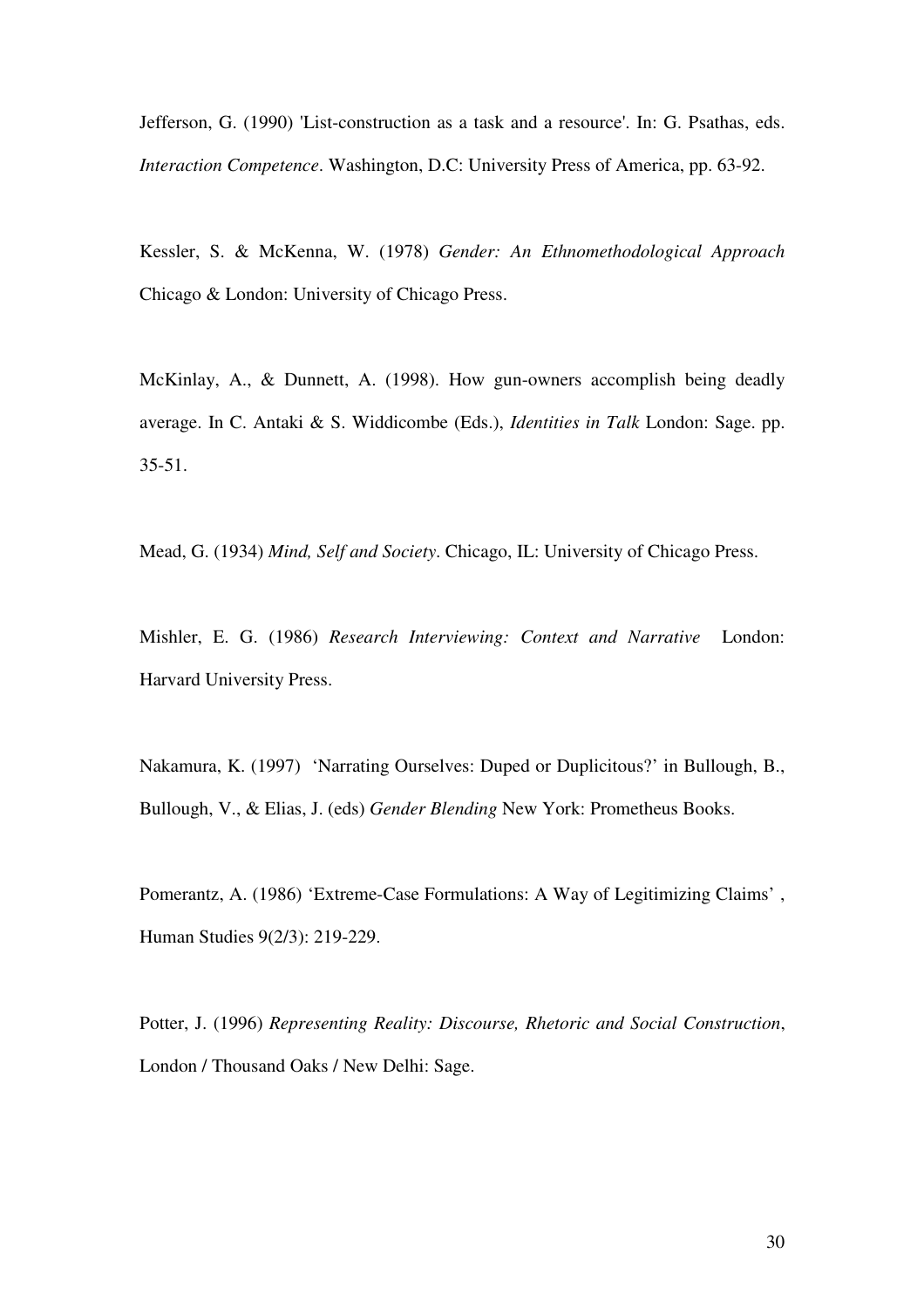Potter, J. (2004). Discourse analysis as a way of analysing naturally occurring talk. In D. Silverman (Ed.) *Qualitative Analysis: Issues of Theory and Method, 2<sup>nd</sup> Edition,* London: Sage, pp. 200-22.

Potter, J. & Hepburn, A. (2005) 'Qualitative interviews in psychology: problems and possibilities', *Qualitative Research in Psychology*, 2: 281 – 307.

Prosser, J. (1998) *Second Skins: the Body Narratives of Transsexuality* New York: Columbia University Press.

Rapley, T.J. (2001) 'The art(fulness) of open-ended interviewing: some considerations on analysing interviews', *Qualitative Research* 1(3): 303-323.

Raymond, J. (1994) *The Transsexual Empire: The Making of the She-Male* London: Teachers College Press.

Roulston, K. (2006) 'Close encounters of the "CA" kind: a review of literature analysing talk in research interviews', *Qualitative Research* 6(4): 515-534.

Rubin, H. (2003) *Self-Made Men: Identity and Embodiment among Transsexual Men,* Vanderbilt University Press.

Sacks, H. (1992) *Lectures on Conversation* (ed. G Jefferson, 2 vols). Oxford and Cambridge, MA: Blackwell.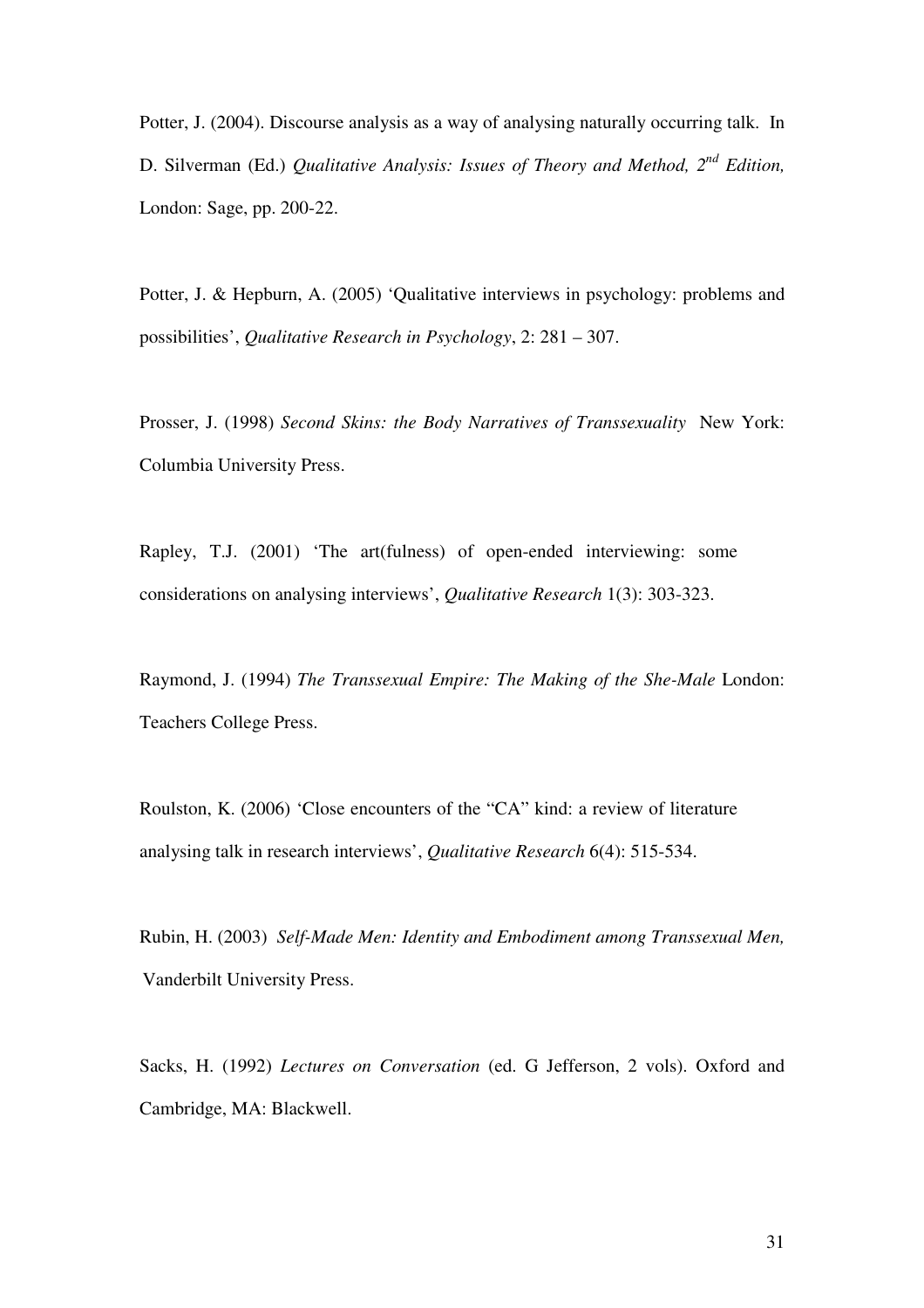Shapiro, J. (1991) 'Transsexualism: Reflections on the Persistence of Gender and the Mutability of Sex' in: Epstein, J., and Straub, K. (eds.) *Body Guards*: *The Cultural Politics of Gender Ambiguity* London: Routledge, 248-279.

Silverman, D. (2001) *Interpreting Qualitative Data: Methods for Analysing Talk, Text and Interaction (Second edition)*, London / Thousand Oaks / New Delhi: Sage.

Stone, S. (1991) ' The Empire Strikes Back: A Posttranssexual Manifesto' in: Epstein, J., and Straub, K. (eds.) *Body Guards*: *The Cultural Politics of Gender Ambiguity* London: Routledge, pp. 280-304.

Stryker, S. (1998) 'The Transgender Issue: An Introduction' in: *A Journal of Lesbian and Gay Studies*, 4(2):145-158.

Taylor, C. (1991) *The Ethics of Authenticity* Cambridge, Massacusetts and London: Harvard University Press.

ten Have, P. (2004) *Understanding Qualitative Research and Ethnomethodology*, London/Thousand oaks/New Delhi: Sage.

Tully, B. (1992) *Accounting for Transsexualism and Transhomosexuality* London: Whiting & Birch Ltd.

Widdicombe, S. (1998) '"But You Don't Class Yourself": The Interactional Management of Category membership and Non-membership', in Antaki, C. & Widdicombe, S. (Eds) *Identities in Talk,* London: Sage, pp. 52-70